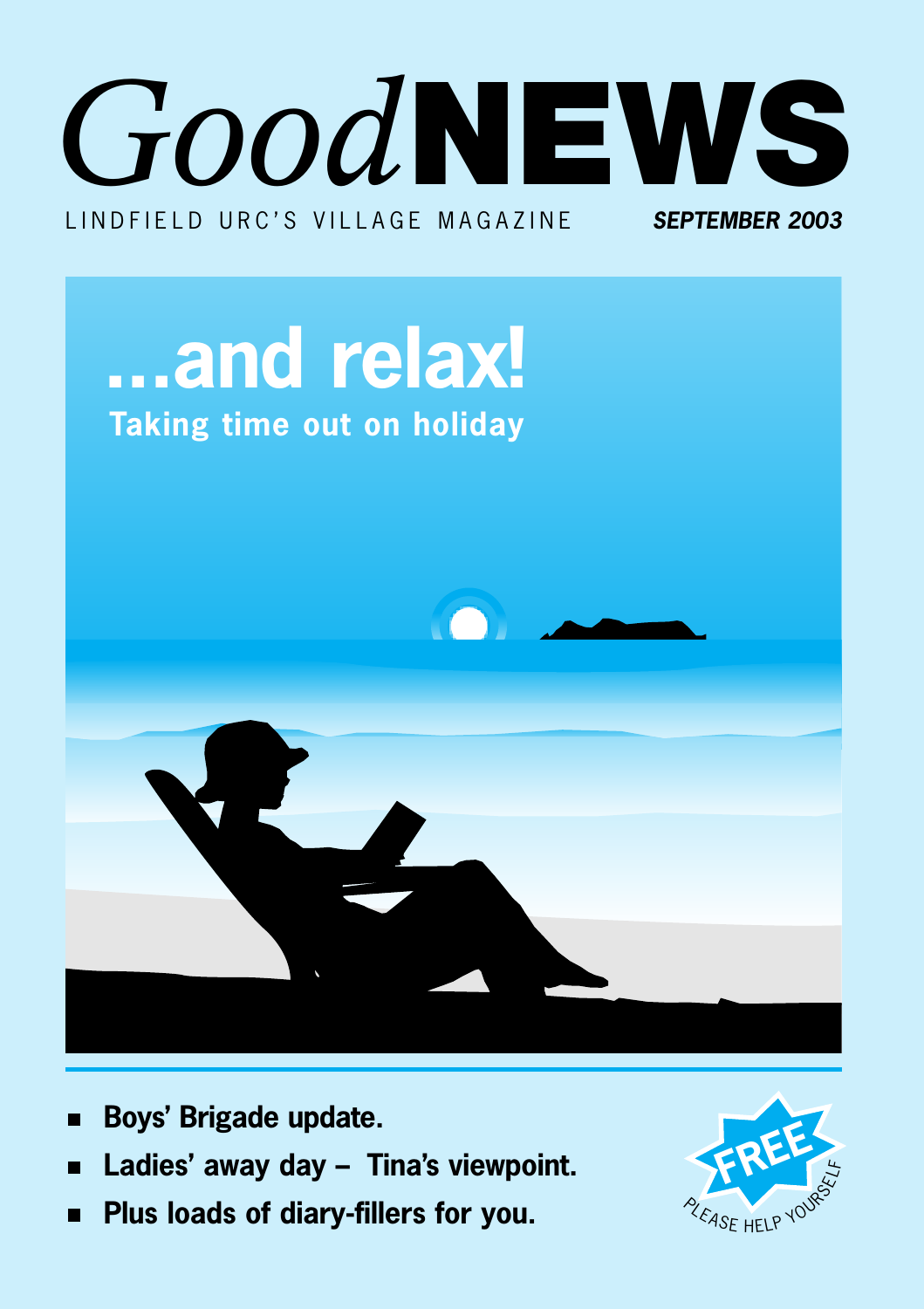*Dear Friends...*

# Two different stages

**Our family has been in Lindfield for nearly two months now and we are starting to settle. We would again like to thank everyone for their prayers and good wishes. Catherine, Lydia and George (until he returns to university) have found jobs. Hannah is looking to do A levels and Emily and Josh are just enjoying life.** 

One of the pleasant things we have found is the friendliness of the people in the villages of Lindfield and Balcombe. We moved from Canford Heath – a huge housing estate dating from the late 60's with a population of over 16,000. With over two thirds of us moving to live there from all over the United Kingdom it was hard to feel a sense of identity and feel like a community.

By contrast here, we have found settled communities with a clear identity, with a tradition and heritage (we have even joined The Society for the Preservation of Lindfield). Perhaps this is what leads to the sense of togetherness and friendliness. A community has been established and built over many years.

Whatever the 'community feel' the Church always has a part to

play. Jesus carried out his earthly ministry within the context of the extended family. He called those who followed him to work together, especially for the common good. In the Acts of the Apostles we see the believers regarded as a role model for a sharing and caring community. Jesus

encouraged us to get eyes off 'self' and look also to the needs of others. On the other hand, although Jesus certainly affirmed God's law in the Old Testament, he was never afraid to challenge the religious leaders of the day where tradition and religious practice were proving to be a stumbling block.

So whether it is about giving a lead in creating community on a new estate like Canford Heath or building its work on what has been well established the Church will always have something to bring to the neighbourhood in which it is set – as it follows the example of Jesus Christ. *Colin Bones*





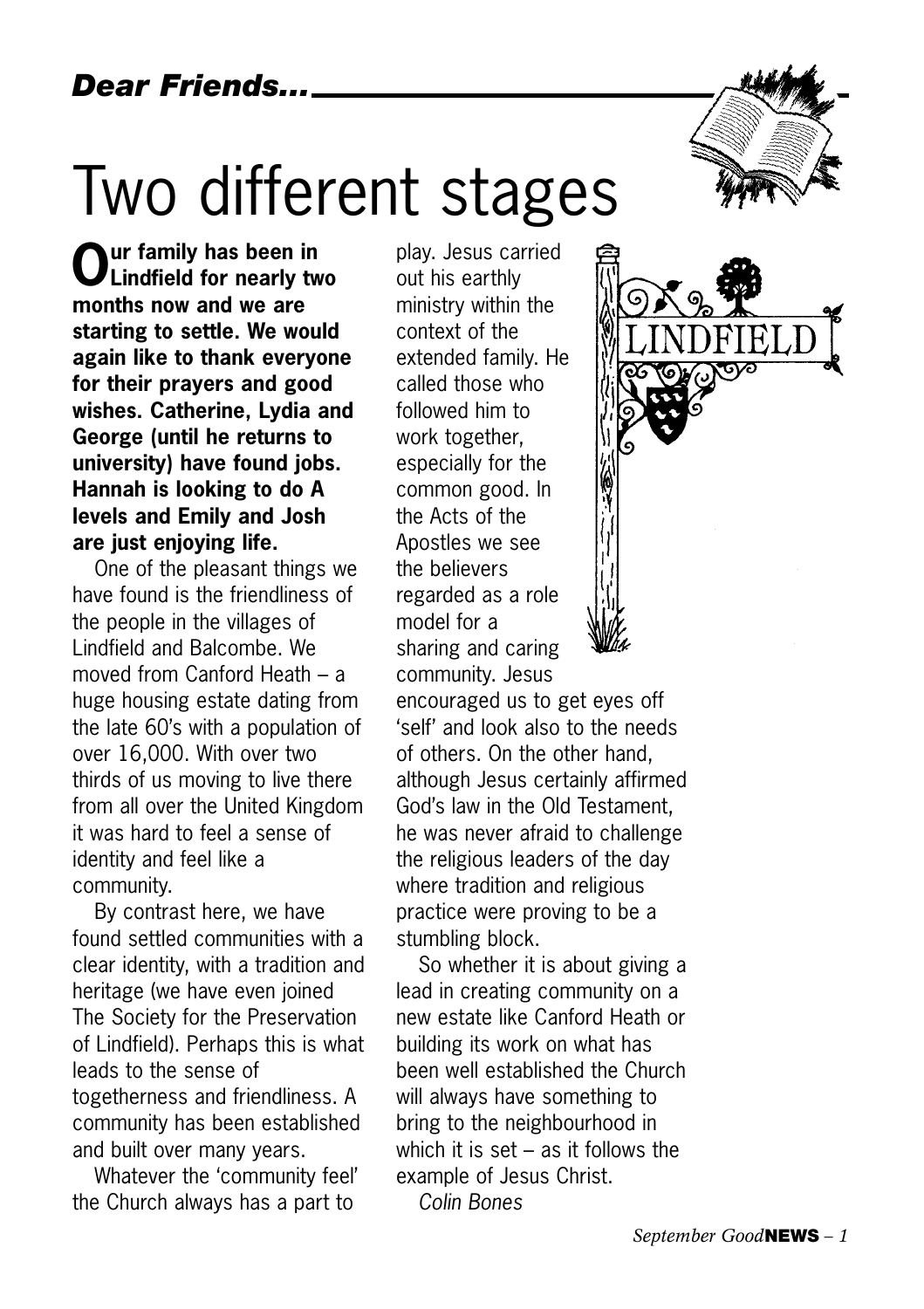# *Good***NEWS**

*This magazine is produced by: Lindfield United Reformed Church, 50 High Street, Lindfield, West Sussex RH16 2HL. © Lindfield URC 2003*

**Editor:** David Tingley <david@visualeclipse.co.uk> Tel: 01444 451024 **Editorial Oversight:** Hilary Shepherd **Additional Photography:** Chris & Nicola Saunders, John Barling **Copytyping:** Sally Trump

**Copydate** for the October edition is noon, Sunday 14th September 2003. All contributions should be given to the editor by this time via email, or paper copy can be placed in the "GoodNEWS" pigeon hole at the rear of the church. Please ensure that you include contact details in case of query.





**Minister:** Rev Colin Bones 50 High Street, Lindfield RH16 2HL Tel: 01444 483803 Email: colin@lindfieldurc.org.uk

**Secretary:** Mr Ron Goodenough "Downside" Stone Quarry Road, Chelwood Gate RH17 7LS Tel: 01825 740351; Fax: 01825 740157 Email: ron@rgoodenough.freeserve.co.uk

**Assistant Secretary:** Mrs Sue Waller Tel: 01444 455047 Email: susanwaller@lineone.net

**Treasurer:** Mr Barry Piper Tel: 01444 456823 Email: barrypiper@aol.com

*A list of serving Elders can be found in Who's Who?*





**M** elcome to the pages of **another GoodNEWS – spreading word of the Gospel, our church and village activities of all sorts.**

I can only hope you had a pleasant summer break this year, and invite you in to take stock 'post vacation' with us. Special guest writer, Peter McIntosh, explores the values of holidays mentally, physically and spiritually on page 4. Elsewhere in our main feature church friends share their summer reflections too.

Geoffrey Cocksedge brings us more news from 1st Lindfield Boys' Brigade company (p. 21) with what is now a fairly regular update – thanks Geoffrey!

Church life wouldn't be complete without those people working behind the scenes – on page 28 Iris Green reveals the efforts involved in the creation of the new banner, unveiled in the church during July.

Other subjects of interest in this issue include; the mission activities of WorldShare (p. 14); exploring the 'branding' of churches (p. 26); a summary of Colin's service of induction (p. 13) and news of a Vicar taking on the mighty Harry Potter in the book world (p. 9).

All your contributions welcome, let us show who the church is. *David Tingley*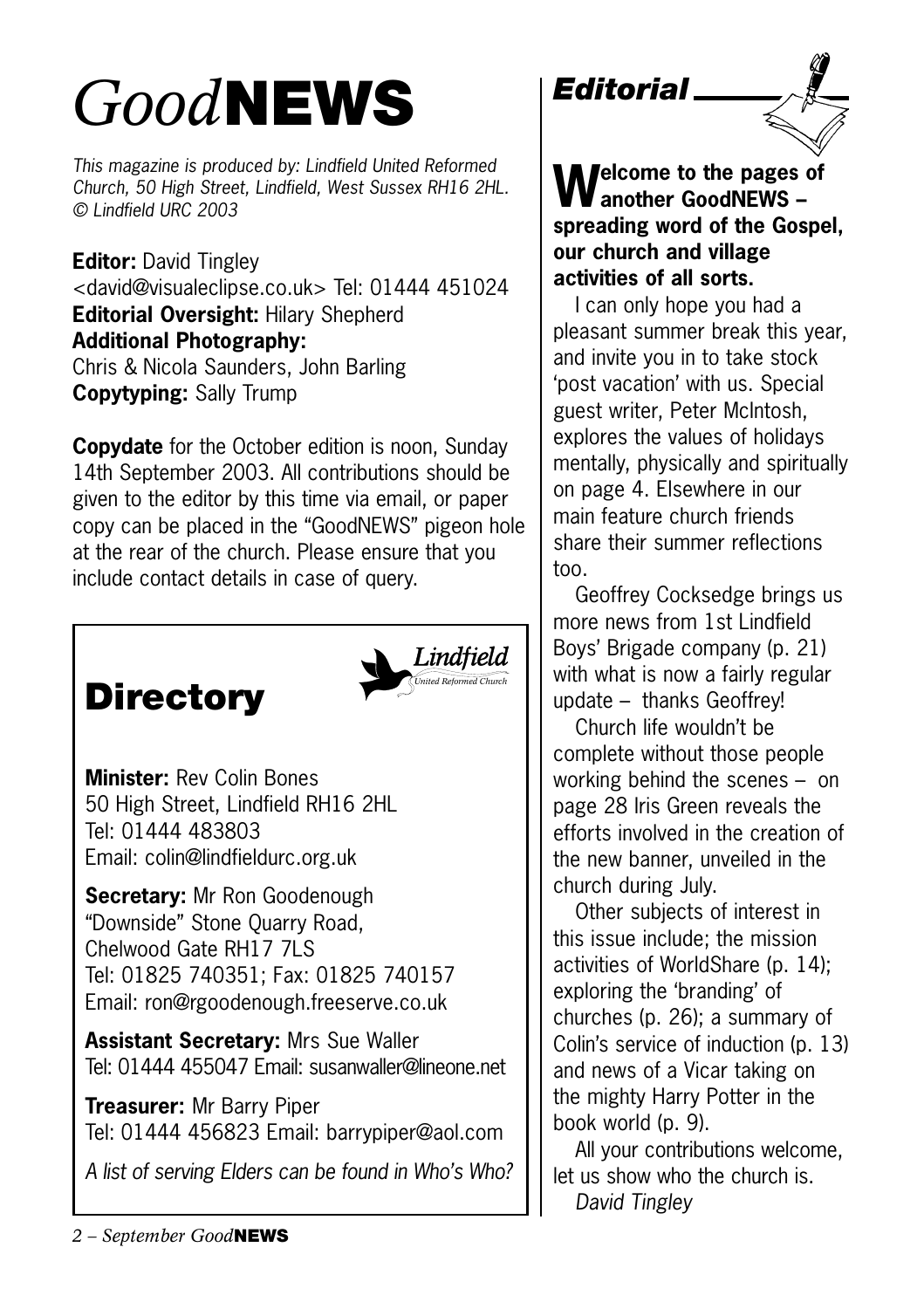| $rac{2}{5}$     | • Pray that the Holy Spirit may be at work in the three<br>village churches.<br>• Uphold Trevor Lewis and his induction at the Evangelical Free Church<br>on 20th September.<br>. That Colin may be encouraged and inspired as he works amongst us.                       |
|-----------------|---------------------------------------------------------------------------------------------------------------------------------------------------------------------------------------------------------------------------------------------------------------------------|
| NON             | • Pray for those facing new situations this term:<br>• Going to school for the 1st time/<br>New school or University/<br>New job or No job/<br>All new opportunities for serving the Lord, etc.                                                                           |
| $\frac{11}{11}$ | • Pray for the work of WorldShare (see page 14).<br>• In particular, their 'Work for Food' project in Malawi<br>• Training of national pastors.<br>• Also pray for our Harvest Supper on 27th September                                                                   |
| WED             | • Remember the three churchs' work in the local schools.<br>• Ask God to bless Colin as he gets involved here and at Balcombe.<br>• May all those serving in this area experience God's enabling.                                                                         |
| <b>THUR</b>     | • Pray for our church's outreach into our community in word and action.<br>• Lift to God your neighbours, friends and family who don't yet know<br>our Lord.<br>• Ask for courage to say the right word to them.                                                          |
| FRI             | • Ask for God's help in our own children's and youth work.<br>• For additional staff with commitment and vision for the work.<br>• For the young people's weekend at West Watch - 12-14th September.                                                                      |
| <b>RAS</b>      | • Pray for the wider URC, the Provincial Council meeting 18th September<br>• For the United Methodist/URC at Lewes with their new buildings.<br>• For St. Luke's Silverhill at Hastings, and for all officers,<br>ministers & elders serving in our Sussex East District. |

—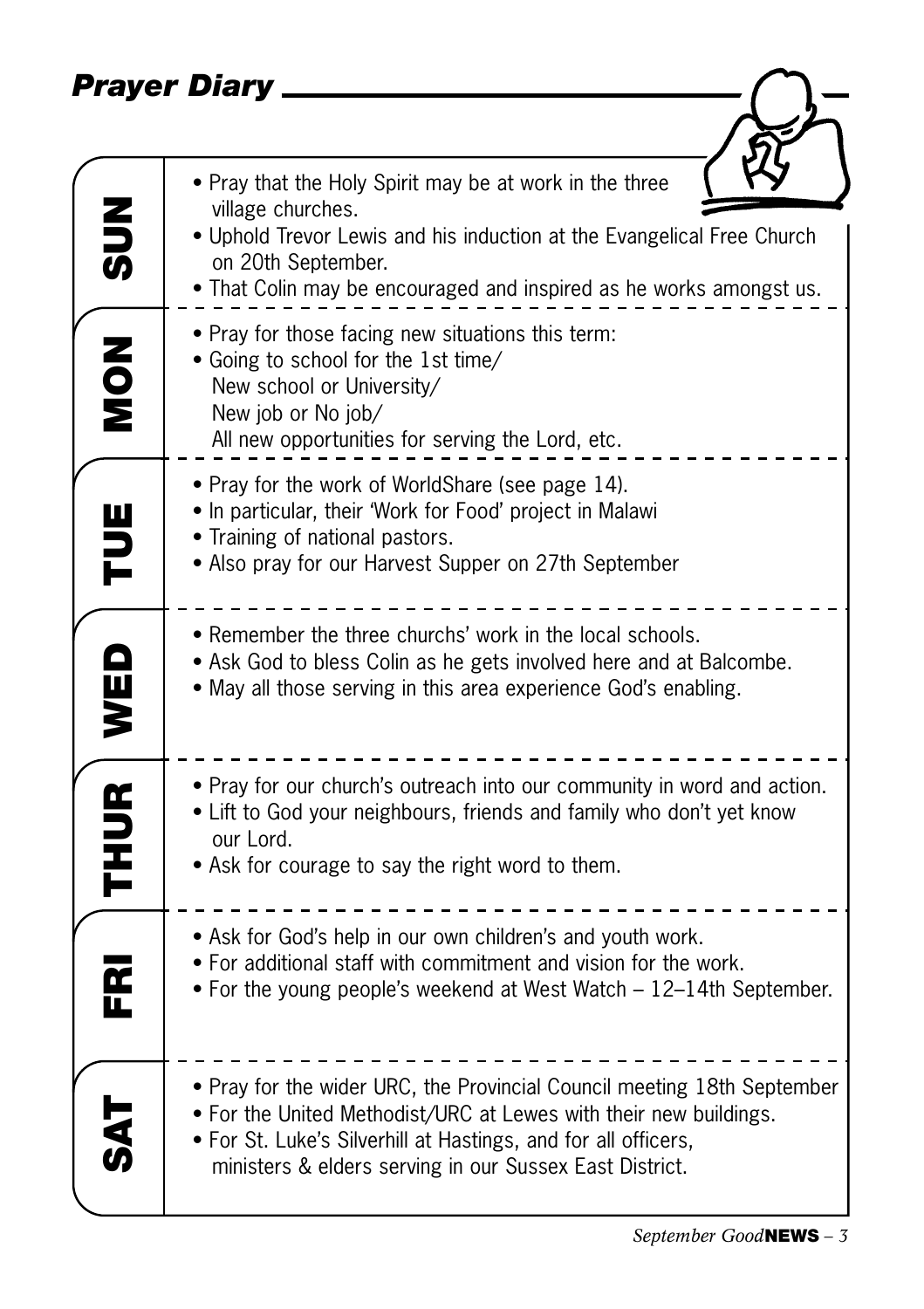# Holidays or holy days,

**As the summer memories begin to fade from our minds, URC minister, retreat venue director and general all-round nice guy Peter McIntosh takes a look at what we get out of summer holidays.**

In this part of our words<br> **Spare time, personal n this part of our world, freedoms and money are in excess, so holidays are big business. For many they are a right, written into every employment contract, and rightly seen as a necessity for personal well being.**

But what's a holiday for? To get away from it all? To see the sights? To have someone else do the chores? To be restored?

Getting away from it all is absolutely key for many with unfulfilling jobs or responsibilities. No wonder such a holiday might be taken up with eating, drinking and making merry! Anything to dull real life drudgery. Yet such a holiday only brings temporary relief when you have to return to that which is so soul destroying.

Seeing the sights is different. There's a plethora of world wide sights to see places, peoples and cultures, and many opportunities now available to experience them first hand. Spectacular sights and sounds are good. For me, seeing our

first wild bear in the Canadian Rockies remains special, but at the end of the day they can only be memories (or digital images), to take back to the more familiar daily round.

Having someone else do the chores, the cooking, cleaning, providing, organising, arranging, now that's a package holiday – that appeals! And why not? Many people spend much of their lives in some kind of necessary service to others, often taken for granted. It is nice to be cosseted for once, before it's time to go back to tasks and routines.

So what about a holiday that actually restores? The daily round can often rob us of physical, emotional and spiritual well-being. Working conditions, the jobs we ask people to do, the environment in which many have no choice but to live, family concerns or strife, global issues, fears, rejections, failures, duties, responsibilities, pain, the sheer business of living for many brings little respite, little that ransoms, heals, restores or forgives. So a time that can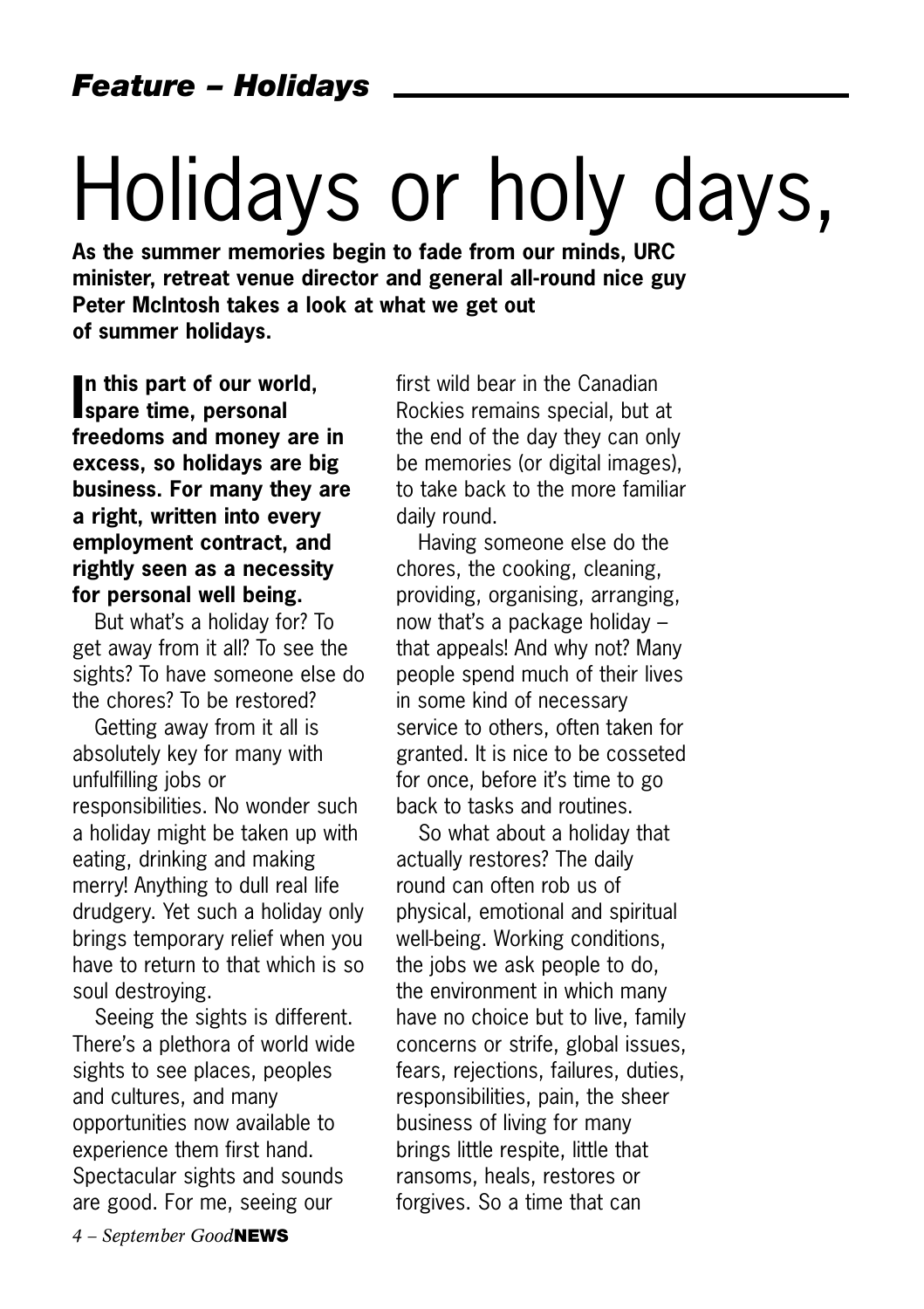

genuinely restore and enable us to rediscover a wholeness for body, mind and spirit – that would make a holiday a genuinely "holy day".

Life in Christ teaches us that taking time to be restored and healed is essential. A time of retreat, going away to let go, reflect, relax, pray, to be still, to converse openly and honestly with God in our own way rather than in ways dictated to us, can be such a renewing experience. Jesus himself took time out, went away to be on his own, or with friends, time to pray, to be fed, to be restored, to rediscover a peace that passes understanding. He was not like a workaholic, the constantly meeting other people's expectations, the eating, drinking, and being merry for tomorrow we die attitude (although he did live life to the full). He saw retreat as a kind of faithfulness.

Personally, I love holidays, but these days I do want them to restore. Maybe that means not always getting away from it but stopping to reflect on why it is like it is, or shutting out distracting sights and sounds to allow God's Spirit to be discerned more clearly or seeing chores as service, not duty. Perhaps we need to give ourselves a holy day more often. Go on, have a break, have a holy day!

*Peter McIntosh*

*My thanks to the editor; for making me look at this matter more closely especially when I'm just about to 'retire'! Could that be another story?*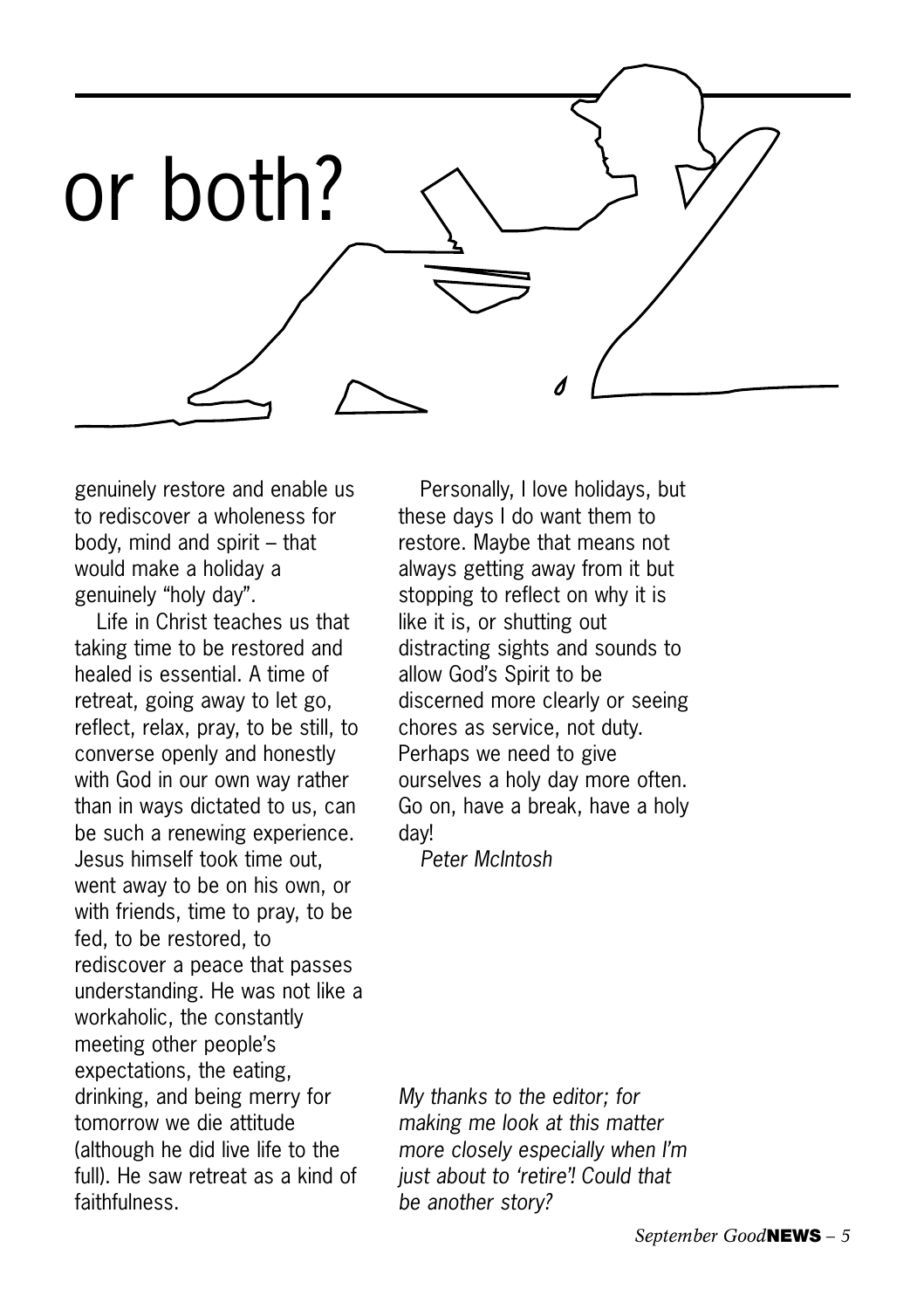# **The hard work of holidays!**

**Holidays – holy days (old Saxon) – a break from work according to the dictionary and I add: getting away from meetings, commitments, phone, T.V., a time to read, relax, enjoy and "just be".** 

All holidays are hard work, both ends, the preparations to go, leaving everything in order (a few weeds) and returning to multitude weeds and grass growth, mounds of washing, a pile of mail and then catching up with events.

After 14 years of towing the caravan to Ledbury, and the Malverns, we had a hiccup this year, namely the non–functioning of the fridge gas switch. A Gideon's fleece situation followed and we decided if it was repaired we would return to Ledbury (a site without electrics) – if not we would have to change sites – well it wasn't, so change we did, looking for something closer to home to avoid the usual five plus hours (if lucky) motorway journeys. We found our answer – Heaven Farm, only 17 minutes away. All our needs were met, peace, beauty, buttercup meadows, history, interest and 15 wallabies.

The weather was super, even some rain, a lovely sound on the

caravan roof (but regretfully it did not patter on my allotment). It did, however, reveal an unidentifiable leak in the caravan and renew the one in the car boot.

We took the opportunity of enjoying Sussex, the Llama Park, little villages, Ashdown Forest, great views and meals at the farm Tea–room (excellent mushroom omelettes).

In the evening when the 'day trippers' had left there was time to meander across the fields and through the woods, enjoying just 'being'.

Words from my favourite hymn epitomised the whole experience for me: –

**O Lord My God! when I in awesome wonder Consider all the works Thy hand hath made, I see the stars; I hear the mighty thunder, Thy power throughout the universe displayed.**

**When through the woods and forest glades I wander And hear the birds sing sweetly in the trees; When I look down from lofty grandeur, And hear the brook, and feel the gentle breeze;**

**The sings my soul, my Saviour God to Thee How great Thou art! How great Thou art!**

Holidays – holy days – heaven. *Norna Derham*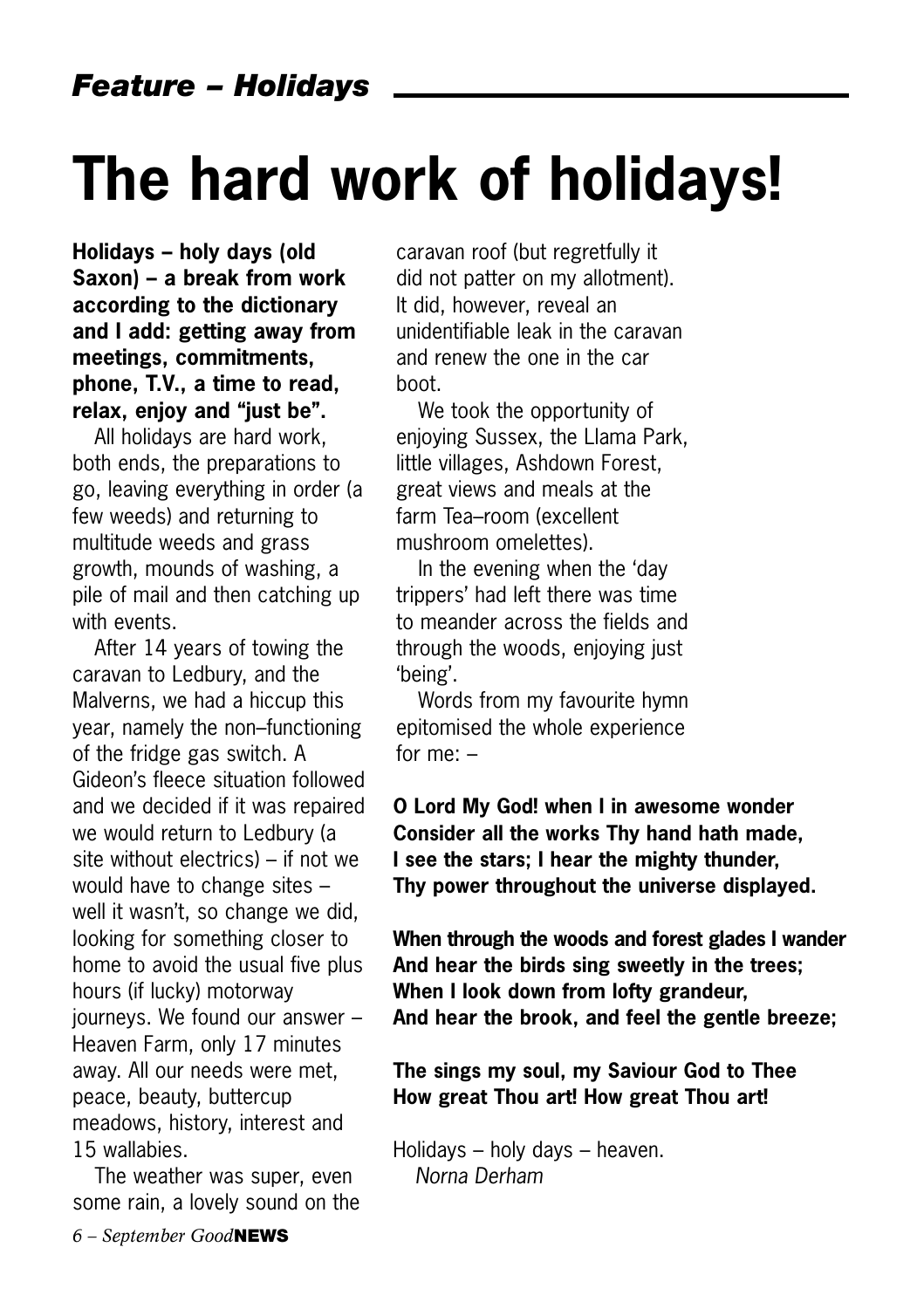# First-timers

**I've never been particularly good at packing light, but now with an additional family member our car was too small and a bigger one was borrowed for our first family holiday.** 



We were extremely unsure about where we should go with Georgie, our three month old daughter, so when an offer of accommodation came from my cousin we started making the plans! We were privileged to experience a true holiday with lots of willing hands to help with Georgie and pamper David and me with home–cooked meals and tea in bed. Spending time together away from the pressures and routine of daily life at home and work felt really refreshing. A real opportunity to recharge our batteries – we're already planning our next visit! *Emma Tingley*

### 'Be still and know that I am God.'

#### In general, being still is not the easiest<br>thing to attain among the daily **thing to attain among the daily rushing around of life.**

On a canal boat, however, being still is much more of a way of life largely because you can only move at a speed of 2.5 miles per hour!! There are certainly periods of frenetic activity, usually when starting or stopping or encountering locks, tunnels or other exciting features, but as a general rule it can be said that speed is not really an option.

As a result of this, and the magnificent scenery and nature around the Brecon and Monmouthshire canal, I certainly found that this phrase (above) was very relevant to me as we chugged along (slowly!). The boat was, obviously, compact but had an attractive and comfortable interior and the boat yard owners were very friendly and helpful. As with all things in life our holiday had its ups and downs. The major downward movement could be said to have been Richard deciding to dive in and investigate the bottom of the canal one night while mooring! Fortunately, he was only damp rather than anything more serious. Some of the boaters on the canal seemed to feel that doing an excessive speed of 4 miles per hour(!) was acceptable and Richard and I disagreed on the definition of a realistic distance to jump from the boat to the towpath!

**continued on page 8**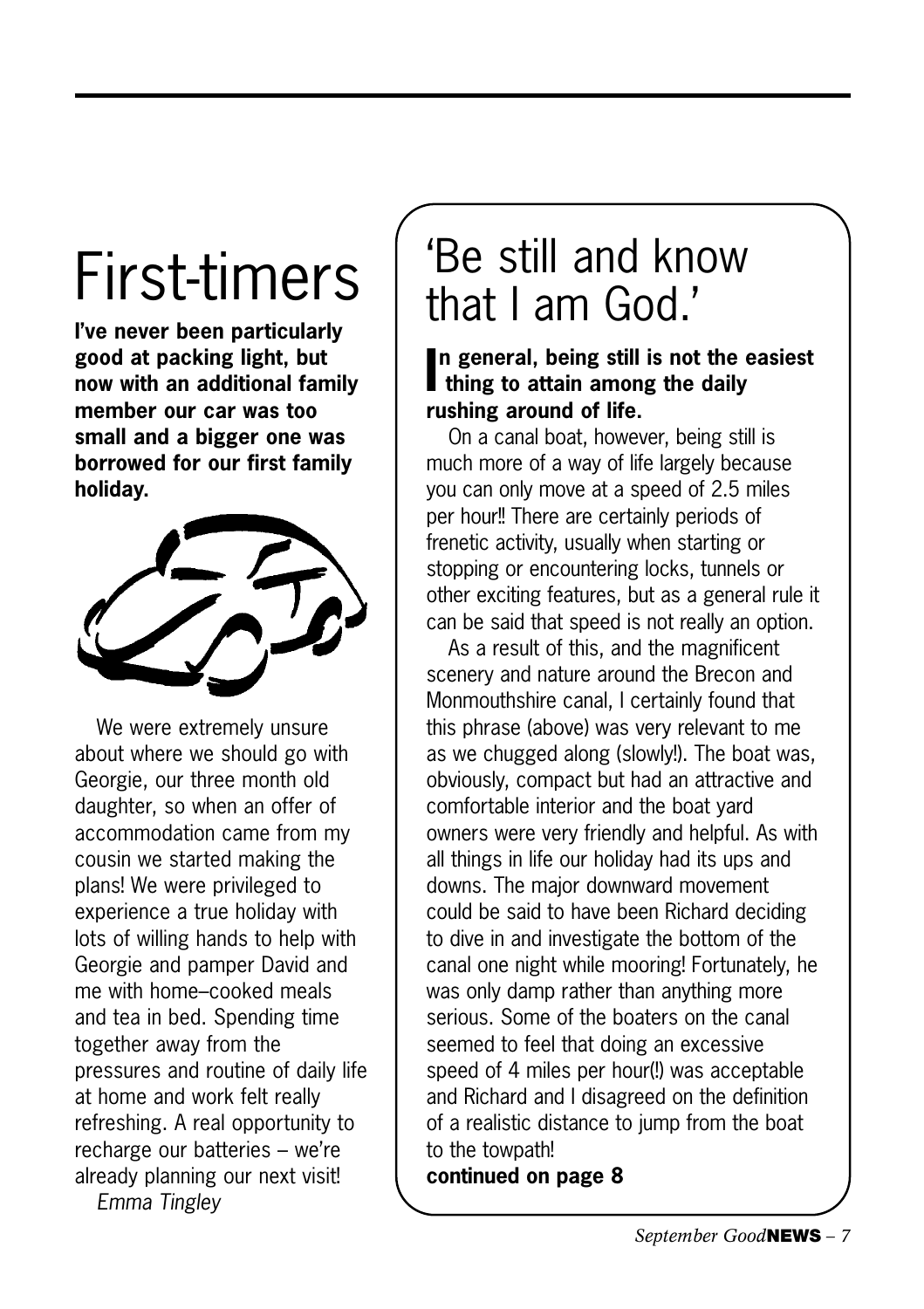#### **continued from page 7**

On the up side, we saw beautiful scenery, squirrels, rabbits, horses, cows, zillions of ducks and most amazingly of all buzzards playing overhead. On the Monday we had several showers of rain but this was more than made up for by the most fantastic rainbow that we could see almost from its beginning to end and was incredibly bright. A very special reminder of God's amazing promises to us and His faithfulness.

'Be still and know that I am God' was still more important to me when we returned home. While we had been away my Gran had died and although many people had been trying to reach us we had not received any of the messages. Although the end was sad and very difficult for my Mum, God was very present in it and the time away was very relaxing. I think that I am learning that there are going to be many things that I do not understand but I thank God that He is Lord of them all and He will not let me go.

*Dawn Walters*

### *HARVEST SUPPER* **Saturday 27th September**  *7.30pm for 7.45pm Speaker: Pam Rose from WorldShare Last year our September monthly mission giving and Harvest Appeal was given towards the work of WorldShare and in particular their work with 'Hope for Africa' in Malawi. We will be doing the same this year. Pam has recently visited South Africa, Mozambique and Malawi so will be able to bring us up–to–date information. Free tickets are available from the Missions Group; Bill & Iris Green, Trudy Biersteker, John Barling and Ron Goodenough*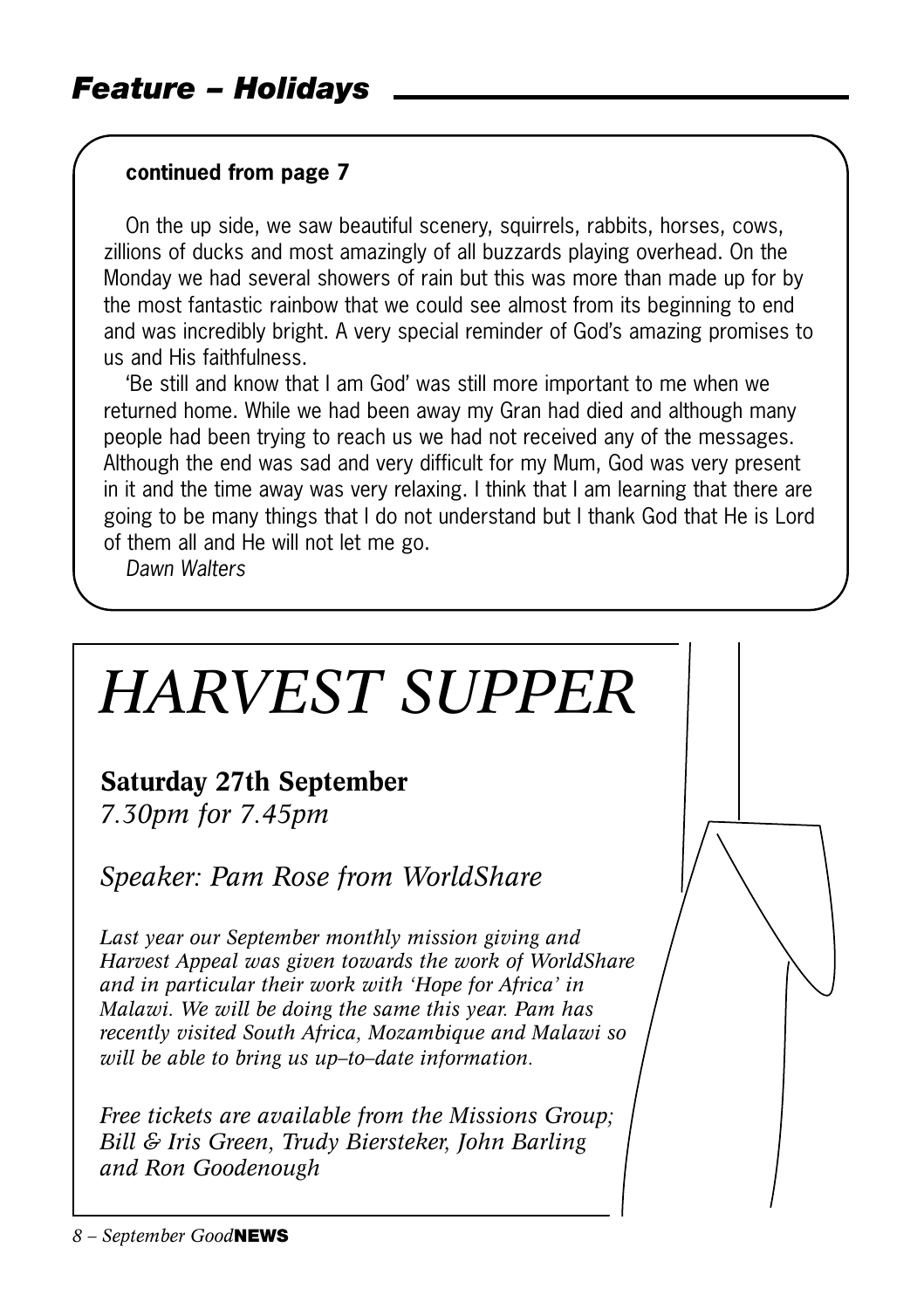#### *News*

### **End to Potter-mania?**

**An Anglican priest from Cloughton, near Scarborough, has recently republished his children's novel, Shadowmancer, as a positive alternative to children's books about the occult.**

Graham Taylor, the book's author, has lectured on the occult and related subjects and was challenged to provide a Christian option to children reaching for Harry Potter.

"There is a rise in the occult in this country, it is for example, the fastest growing faith system among 14-17 year olds." Taylor says "I wanted to write something that wasn't over preachy but did include a strong positive message that provides hope".

High Street stores have been praising the book, with Waterstone's Book of the Month and Ottaker's and WHSmith's Book of the Week earlier in the summer.

Taylor is now writing his next novel, Wormwood, a follow-up set in 18th century London and promises to be crammed full of more Christian imagery.

#### *GoodNEWS is on the case, and will be reviewing Shadowmancer soon; watch this space!*

Source: Christianity & Renewal magazine, Aug 2003

### **Gay bishop: 'clear choice'**

The appointment of openly homosexual minister, Rev Gene Robinson, as bishop of New Hampshire, US, has sent shockwaves through the Anglican Church worldwide. While some bishops are threatening the move will splinter the Church, others are calling for caution. Rev Gene Robinson was appointed by a vote of 62 to 43. Source: Christian Herald – the UK's only inter–church weekly. Subscribe on 01903 602100

### **Another new village minister!**

#### **After five years without a pastor, Lindfield Evangelical Free Church is finally celebrating!**

Trevor Lewis trained at Moorlands College in Dorset and, since leaving college a year ago, has worked as itinerant preacher and evangelist amongst free churches.

Trevor moved to Lindfield during August with his wife, Sarah and one year old son, Benjamin. He says his interests are in conceptual art, philosophy, politics and playing in the mud with his son.

The service of induction for Trevor is to be held on 20th September.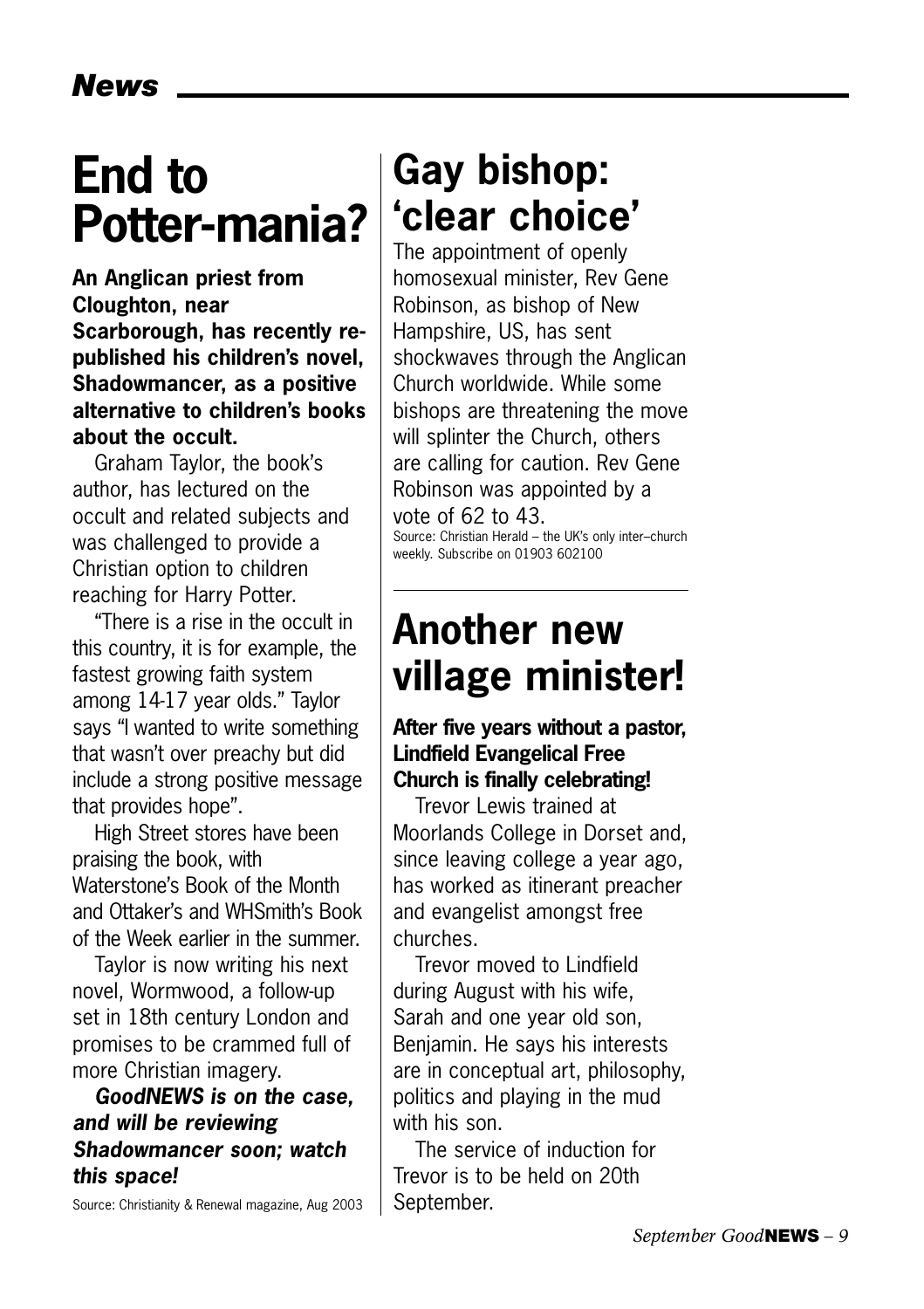#### *Family News*

#### **Congratulations** to **Andrew**

**Rose** on obtaining a 2.2 degree in Mathematics. Andrew will be going on to further studies in Statistics at Southampton.

#### **Moving**

**Jim Johnson** will be going to Warwick university in October. Please pray for Jim as he starts this new phase in his life.

#### **Thanks from old friends**

Thanks to everyone for the faithful support that Lindfield URC has been to us over these last 13 years. We know that this has been both financially and prayerfully. Our days there at Lindfield were some of the happiest of our lives, and we often remember people and situations.

*Dave & Pam White*

#### **To all my friends at LURC,**

I just want to thank you for all your kind expressions of sympathy in different ways upon the most unexpected homecall of dear Ken.

I've been overwhelmed by the many messages I have received and by the large attendance at the service of thanksgiving.

I continue to value your prayers in these days of adiustment.

*Priscilla Walden*

#### **Bereavements**

A number of folk have journeyed on to be with their Lord over recent weeks and we extend our love and sympathy to the following:–

**Priscilla Walden** and all of the family on the sudden death of Ken on 27th June. Ken and Priscilla had been at LURC for about seven years and Ken had been our church accountant for much of that time.

**Evelyn Lea** and her family and friends on the death of Michael, also on 27th June. Michael had bravely faced death over a number of months and I'm sure we will remember him for his cheerfulness and his quiet faith at that time. Michael had been very involved in village life and a very faithful helper for many years at the Wednesday lunch club.

**Carol Walters** and the family on the death of her mother on 24th June and also **Dawn Walters** on the recent death of her grandmother.

Phyllis Tanner-Smith, a former worshipper at LURC, died at age 97 in a residential home in Hindhead on 27th June.

*"When I stand in glory I shall see His face, and there I'll serve my King forever in that Holy Place".*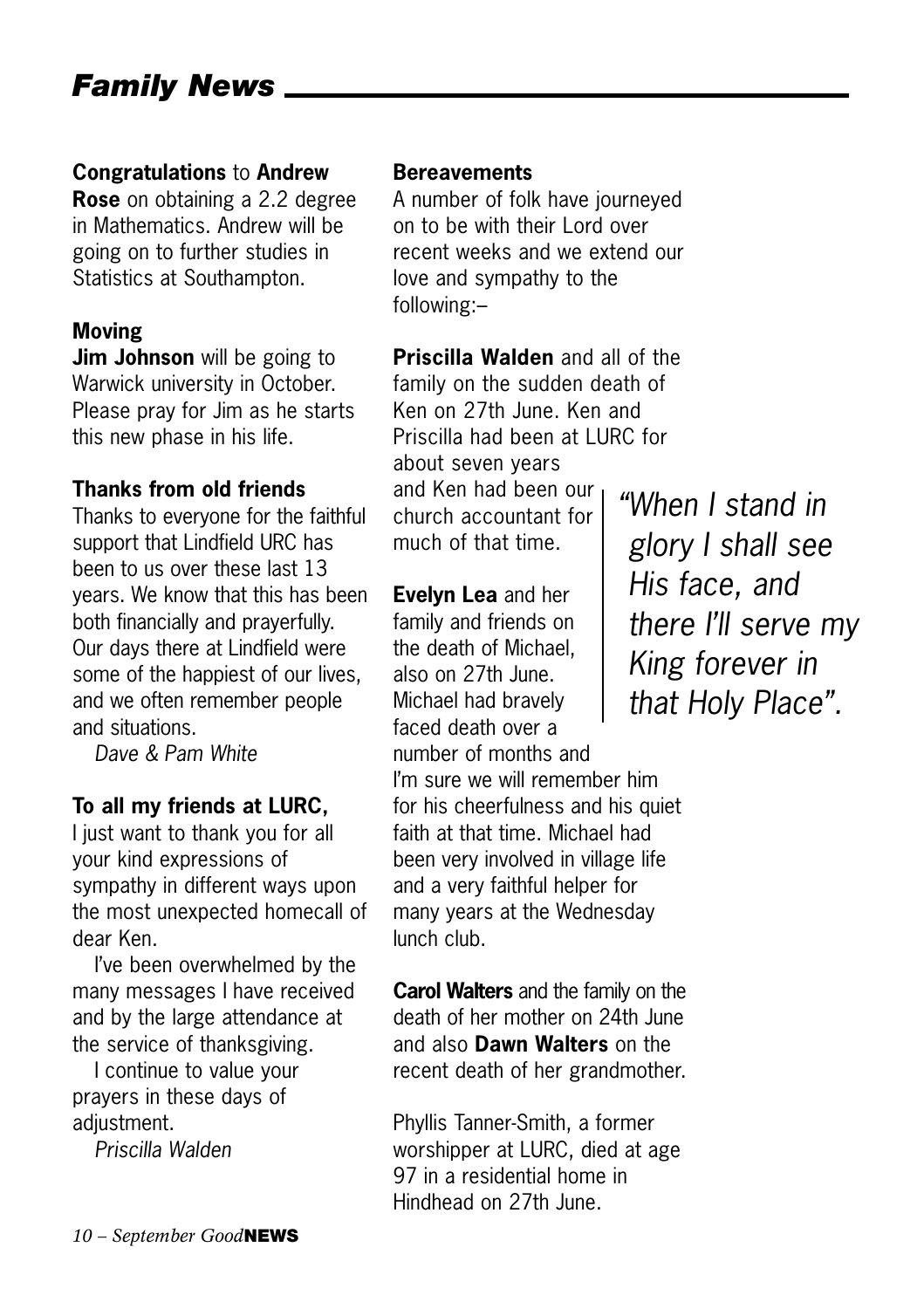### **Boy/girl sporting split at picnic**

**On Sunday 20th July after the 9.30am service, 53 of us (children, parents and teachers) descended upon Lindfield Primary School playing field.** 

The weather was a bit uncertain but at least it wasn't raining! Before we had time to spread the picnic rugs out Rob Biersteker was organising a game of football and Marion Tingley had taken over the "all weather pitch" for a sedate game of golf! Soon the Halls had arrived and the volleyball net was up and some of the smaller ones were having a go with the bats and balls. Some of us sat and watched the activities and I suddenly realised the football game was an "all male" game

varying in ages and the golf had attracted mostly females!!!

Hungry and thirsty, everyone stopped play for lunch and the sun came out (some of us had expected rain and had not applied suncream!) – it was a great sight. After lunch a group game of rounders was launched with short people playing alongside taller people! At one point David Goodchild was bowling and his son Joe (at 4 years old) was batting – brilliant!

People started leaving and by 3.00pm only the Nibloes and Bierstekers were left to close the gates and remove the direction signs. From peoples' comments, I think it was great fun and worth repeating! *Clare Nibloe*

### **DE-BADGED BUT NOT DESPATCHED!**

**May I respond to the kind gift of a book token and to the letters, cards and good wishes of so many of you on the occasion of the handing in of my 'blue badge'. I thank God for the opportunity to serve as pastoral assistant in such a loving church, and grateful to all of you for your prayers and for the warmth of your encouragement. I am thankful too for the fellowship of an excellent Pastoral group and for all I have learned from them. And last but not least, I owe a lot to my wife, Jean, who has taught me so much about listening to people (I'm still learning!).**

**So now I'm retired, but Jean and I are not planning to move away. We look forward to being part of that "every–member ministry" as we all respond to Colin's leadership and move into the exciting new chapter God has planned for our church.** 

*Mike Gardiner*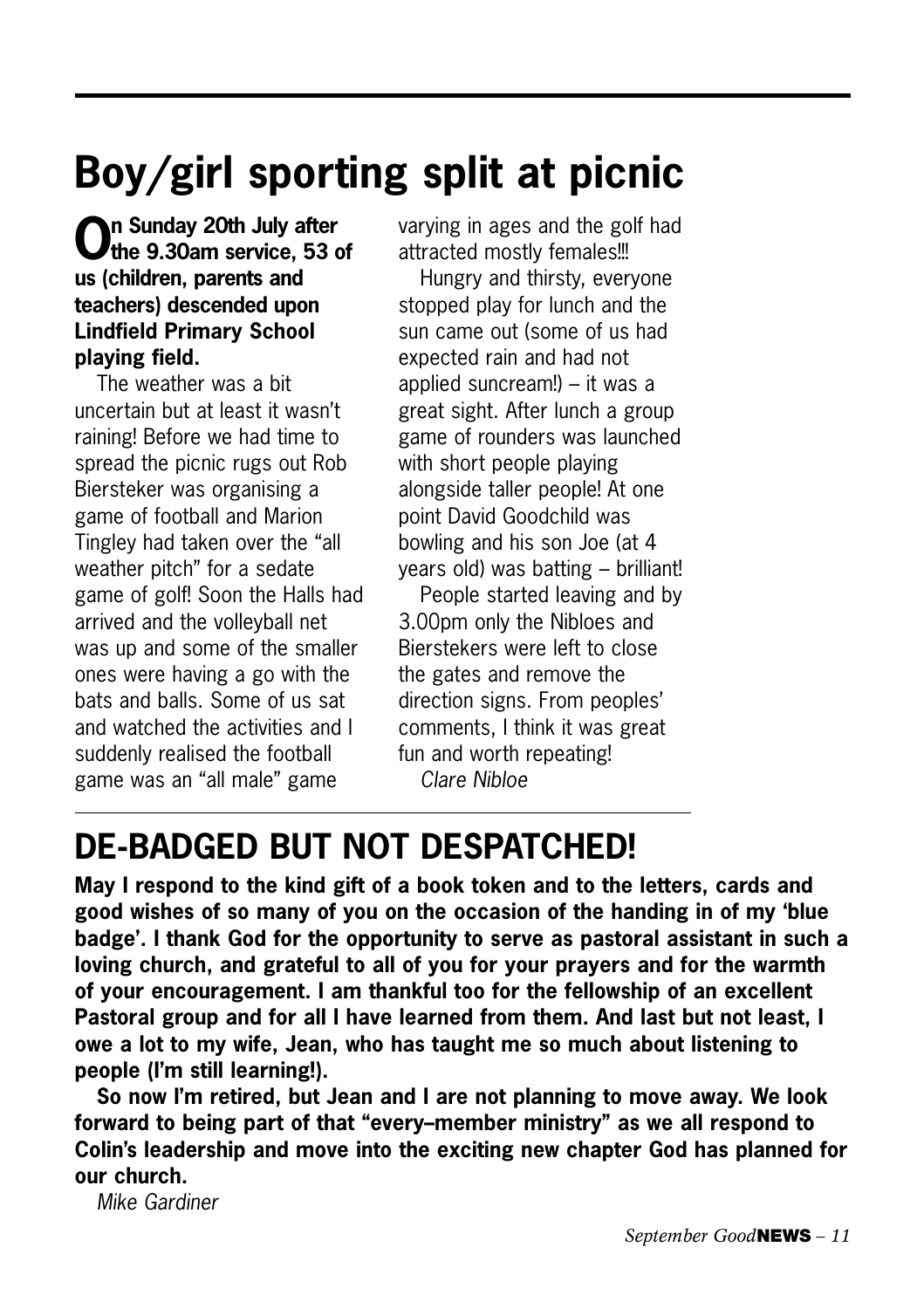### Full steam ahead

The Fellowship meets on Wednesday 24th September at 2.45pm, when we start our new session with an interesting talk by Mike Mason on The Bluebell Railway. Afterwards tea and biscuits will be served and there will be a Bring and Buy stall. Please come and join us for our new and varied programme.

### **Autumn Pilgrimage 27th September**

Once again Brenda Stone and Darryl Sinclair are planning an 8 mile circular walk, this time around the Fittleworth area of Sussex.

There are further details on the noticeboard in the church hallway. Do let Barbara Shepherd know if you are interested in joining in (01444 483167).

## Happy couple

Church members, Ray and Audrey Saunders, celebrate their 30th wedding anniversary on 1st September this year. Much has changed since 1973, including the church they were married in now being a Habitat store! Audrey says the best thing was when their son was born, something she had wanted since she was just six years old!

So it seems that dreams can come true. They comment that life has not always been easy, but they believe that God has worked it out well in the end.

They are not alone in their milestone, as Terry and Alison Ward celebrate their Silver Wedding Anniversary on 2nd September. Well done and congratulations to you all.

#### Church magazine awards **Your own GoodNEWS magazine was entered into 2003 Parish Magazine Awards, a nationwide**

**competition for church magazines, back in May.**  From over 500 entries, we scored as follows: Best Content: 30th, Best Design: 15th, Best Editor: 9th, Best Print: 27th and Best Overall: 12th. Well done to the whole production team!

### **Daytime drivers required for transport relief work**

Some of our drivers for the lunches have now reached their 80's and feel that they would prefer not to continue picking up some of the "elderly" people for the lunch. They have been doing this for many years for which we are very grateful. So I am looking for a few people who would be able to pick up some elderly folk, bring them to the lunch and return them home afterwards. The lunches are always the 2nd Wednesday and Friday of each month, except August, from 12.30pm to approximately 1.45pm. If you are able to help I would be so pleased to hear from you.

Also, if you are retired and would like to come to one of the lunches you would be very welcome (You don't have to wait until you are nearly 80, younger members are welcome too!). Again, we would be pleased to hear from you.

*Iris Green* (Friday lunch – *Gwen and Derrick Hillman*)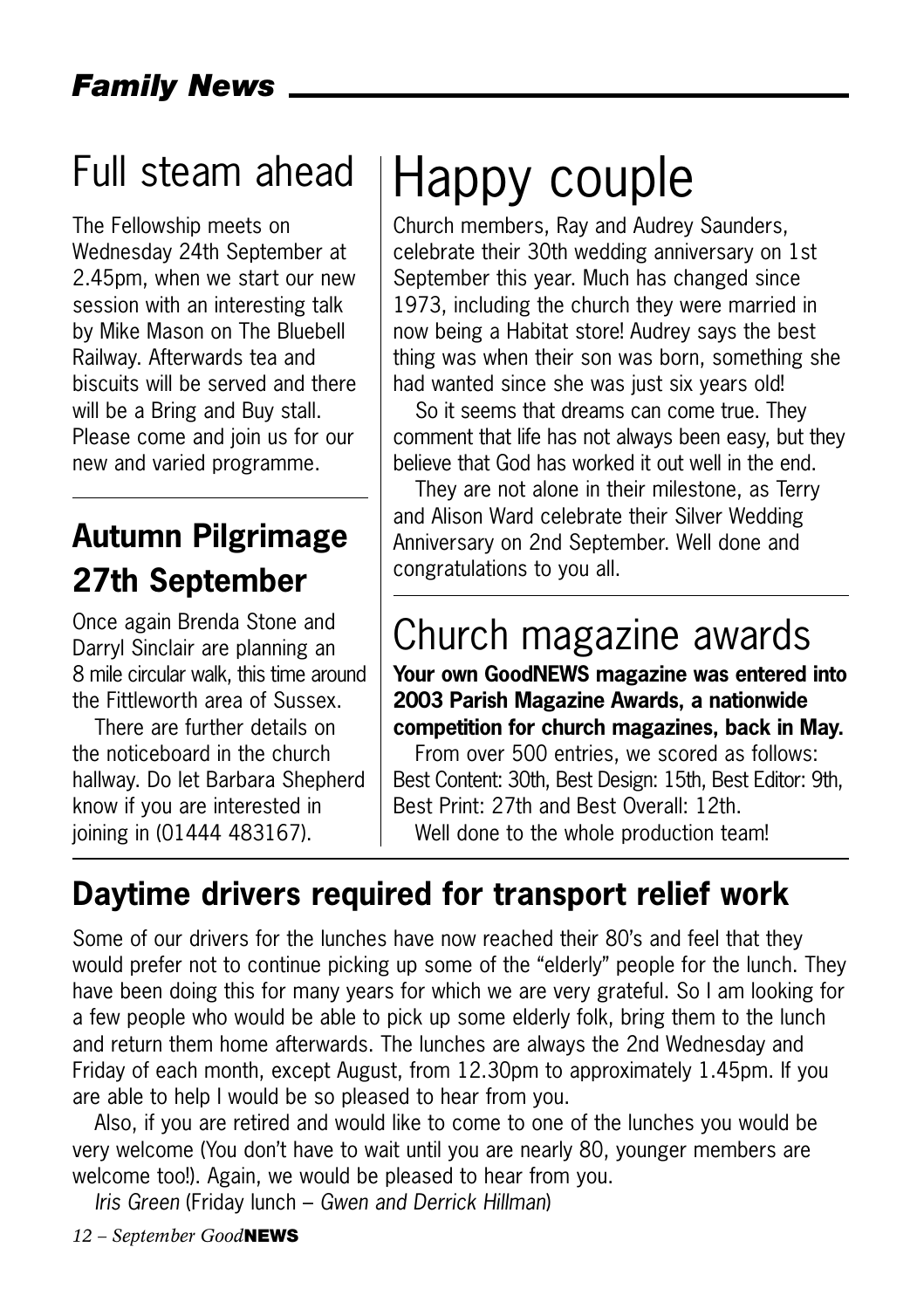#### *Balcombe United Reformed Church*

**Bramble Hill, Balcombe, RH17 6HR Contact: Mrs Leonie Wren (01444 811253)**

Our main services are held at 11am on the first and third Sunday of each month and the children usually go out to Sunday School during the second part of the service. Visitors are always welcome.



**Speakers for September are as follows:– 7th Donald Nisbet – HYMN CHOICE 21st Rev Colin Bones – COMMUNION**

#### *Colin's Induction Service*

**On the 12th July 2003, one of the hottest days of the year (fortunately it was at 5.00pm), was the induction of Colin Bones to Lindfield URC.**

When we first walked into the church we saw there were a lot of people. There were three places you could sit in the building: The main church, the concourse (where there was a television) and the Lounge (where there was also a television).

When the service first started all the ministers taking part walked in together and some of them were wearing black gowns with coloured hoods. The man who was leading while we were in church was called the Rev Nigel Uden and he is the Moderator of the Southern Synod (we know that because the programme told us!) There

were two girls called Sarah and Fiona who are members of a dance group in Poole (from Colin's previous church) who did a modern dance to a song called "Don't look at me" – we think it was really good.

All the children went out of the service just before the sermon and we all went to the Nibloes house for an ice lolly. We played several games on the big green and went to the park at the bottom of their road. When the service finished we went back to the church for some tea. The service seemed to go on for a long time but it's an important service and quite a lot of people were taking part. We did like the badges the people helping were wearing – all the badges had smiley faces on them!

*Emma Nibloe and Kirsty Biersteker*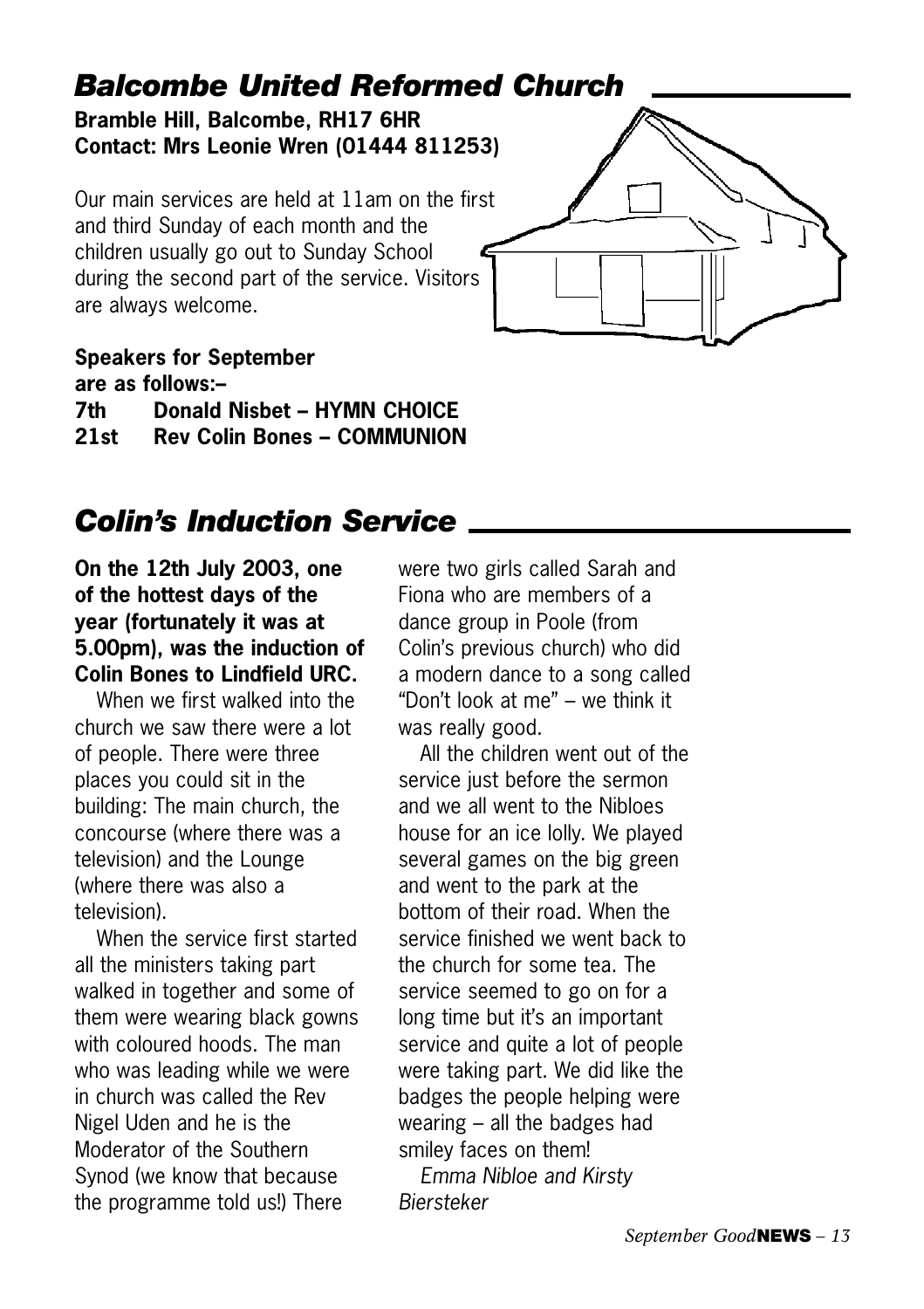# WorldShare

**Last year we supported the work of WorldShare in their partnership with Hope for Africa. At that time there was a desperate need in Malawi of relief for the millions affected by famine.**

Hope for Africa, with financial assistance from WorldShare donors, started a 'Food for Work' programme in southern Malawi during the severe drought of 2002. They were welcomed by local churches, many of whom in the villages have small congregations, led by men with great faith but little education. They were hungry, not just for clean water and food, but also for good Bible teaching.

Malawi is a beautiful country, but the south has suffered badly from successive drought and floods. As in other parts of southern Africa, the best land is owned by large corporations and used for export crops, such as sugar. Workers are paid minimal wages and live in poor conditions. Black Africans have little share in the wealth which they work to create.

Again, as in all of southern Africa, AIDS is a major problem, and government anti–AIDS posters can be seen everywhere. Many still

believe the disease is caused by witchcraft.

Hope for Africa has been given a piece of land by the government and their dream is to build a Bible College which will train pastors to be a bridgehead for the gospel into Malawi. Christians from many backgrounds are coming together to win Malawi for Christ and to offer practical answers in areas such as AIDS teaching and support, income–generating programmes etc. The church in

are

Malawi is lively, joyful and growing but people are so poor and lacking in many things which we take for granted.

We will be devoting our monthly mission giving in September and our Harvest Appeal to WorldShare once again and we are delighted that Pam Rose is coming to speak at our Harvest Supper on Saturday 27th September. Pam has just returned from a visit to South Africa, Mozambique and Malawi so will be able to update us on what is happening there and in other countries where WorldShare has partners.

Please book early as we anticipate this will be a popular evening. Let's also be generous in our giving.

**Free tickets for the supper are available from the Missions Group: Bill & Iris Green, John Barling, Trudy Biersteker or Ron Goodenough.**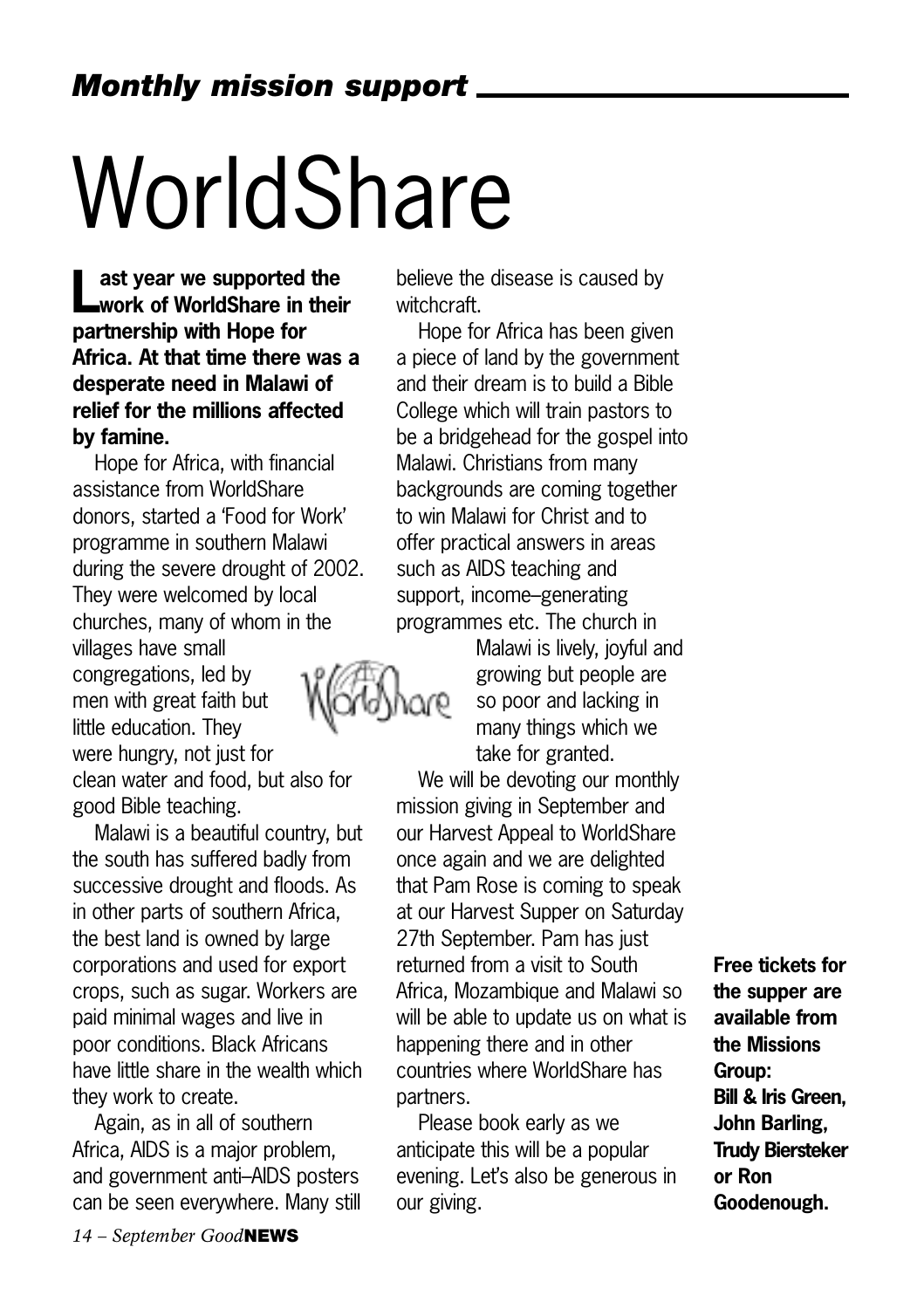# When Children Learn...

When children learn that happiness is not found in what a person has but in who that person is.

When they learn that giving and forgiving are more rewarding than taking and avenging.

When they learn that suffering is not eased by self–pity, but overcome by inner resolve and spiritual strength.

When they learn that they can't control the world around them, but they are the masters of their own souls.

When they learn that relationships will prosper if they value friendship over ego, compromise over pride, and listening over advising.

When they learn not to hate a person whose difference they fear, but to fear that kind of hate.

When they learn that there is pleasure in the power of lifting others up, not in the pseudo–power of pushing them down.

When they learn that praise from others is flattering but meaningless if it is not matched by self–respect.

When they learn that the value of a

life is best measured not by the moments spent giving of one's self – sharing wisdom, inspiring hope, wiping tears and touching hearts.

When they learn that a person's beauty is seen not with the eye but with the heart; and that even though time and hardships may ravage one's outer shell, they can enhance one's character and perspective.

When they learn to withhold judgment of people knowing everyone is blessed with good and bad qualities, and that the emergence of either often depends on the help given or hurt inflicted by others.

When they learn that every person has been given the gift of a unique self, and the purpose of life is to share the very best of that gift with the world.

When children learn these ideals and how to practice them in the art of good living, they will no longer be children – they will be blessings to those who know them, and worthy models for all the world.

*Taken from Healthy Home News and written by David L. Weatherford © Chicken Soup For the Soul*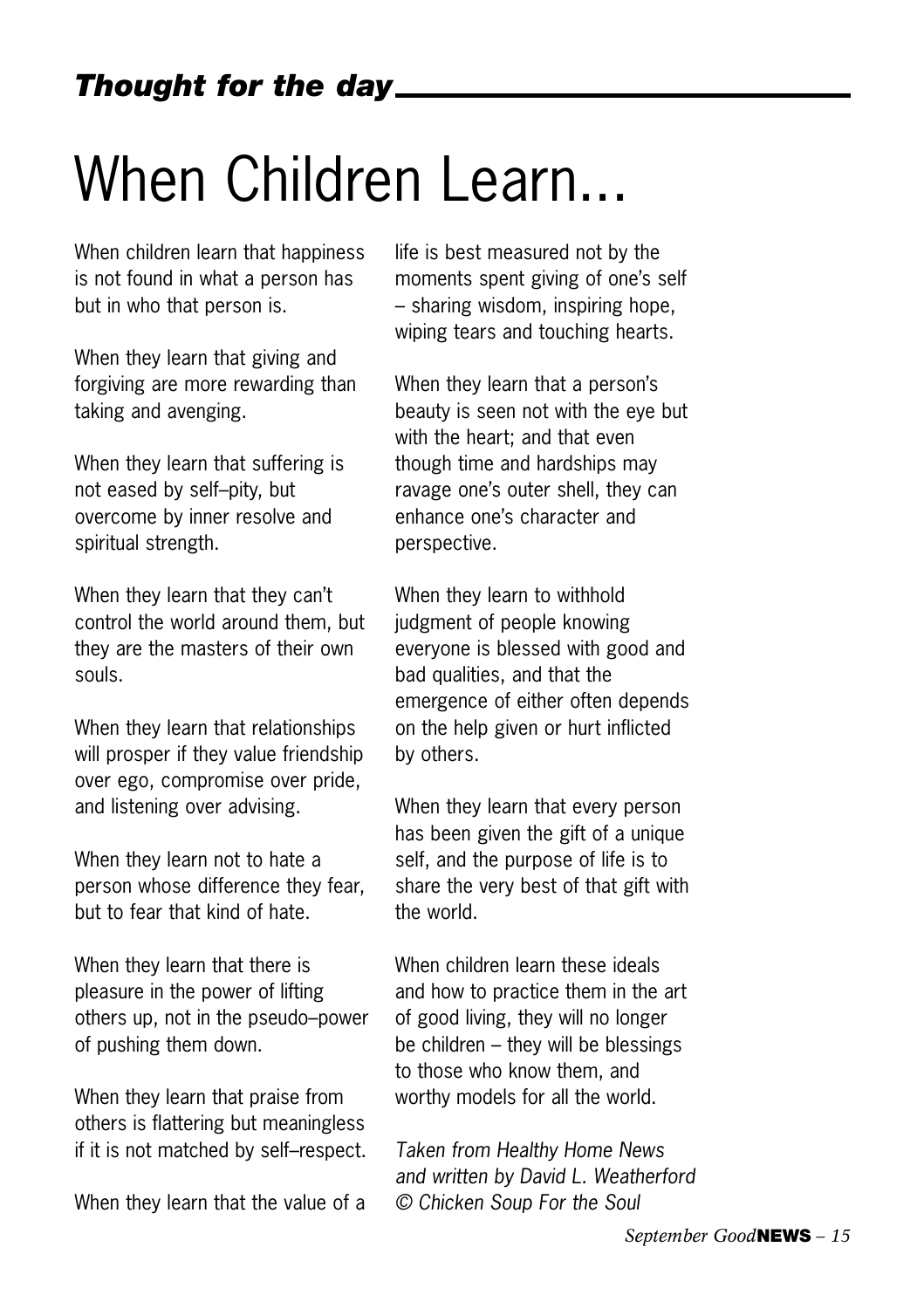| 2nd<br>Tuesday    | 8.0pm             | House Group<br>Leaders<br>Meeting                         | 16th<br>Tuesday   | $1.15 -$<br>1.45pm | *Christianity<br>Made Clear -<br>Clair Hall,                                        |  |
|-------------------|-------------------|-----------------------------------------------------------|-------------------|--------------------|-------------------------------------------------------------------------------------|--|
| 4th<br>Thursday   | 7.0 <sub>pm</sub> | *Rehearsals<br>begin for                                  |                   | 8.0pm              | FREE talk.<br>House Group<br>Leaders'<br>Meeting                                    |  |
|                   |                   | Ardingly College<br><b>Choral Society</b><br>01444 892316 | 18th<br>Thursday  | $1.0 -$<br>1.50pm  | * Lunchtime<br>Concert (free) at                                                    |  |
| <b>Sunday</b>     | 9.30am            | David Nibloe &<br><b>Colin Bones</b>                      |                   |                    | King Edward Hall<br>College A-level<br>students playing.                            |  |
|                   | 11.0am<br>6.30pm  | <b>Colin Bones</b><br>Colin Bones &                       |                   | House Group week   | - check with leader                                                                 |  |
|                   |                   | <b>Richard Walters</b>                                    | 20th              |                    |                                                                                     |  |
| 10th<br>Wednesday | 12.30pm Lunch     | Fellowship                                                | Saturday          | tbc                | *Service of<br>Induction for<br>Trevor Lewis.<br>L'field Evangelical<br>Free Church |  |
| 11th<br>Thursday  | 8.0pm             | <b>Church Meeting</b>                                     | 21st              |                    |                                                                                     |  |
| 12th              |                   |                                                           | <b>Sunday</b>     | 9.30am             | David Nibloe &                                                                      |  |
| Friday            | 12.30pm Lunch     | Fellowship                                                |                   | 11.0am<br>6.30pm   | Colin Bones<br><b>Tim Griffiths</b><br><b>Richard Walters</b><br>& Colin Bones      |  |
| 4fh               |                   |                                                           |                   |                    |                                                                                     |  |
| <b>Sundav</b>     | 9.30am            | David Nibloe &<br>Colin Bones                             | 23rd<br>Tuesday   | 7.45pm             | Ladies 'In Touch'                                                                   |  |
|                   | 11.0am<br>12 noon | Colin Bones<br>Copy Date for<br>Oct. GoodNEWS             | 24th<br>Wednesday | 2.45pm             | The Fellowship                                                                      |  |
|                   | 6.30pm            | Communion<br>Colin Bones                                  |                   | 7.45pm             | Elders' Meeting                                                                     |  |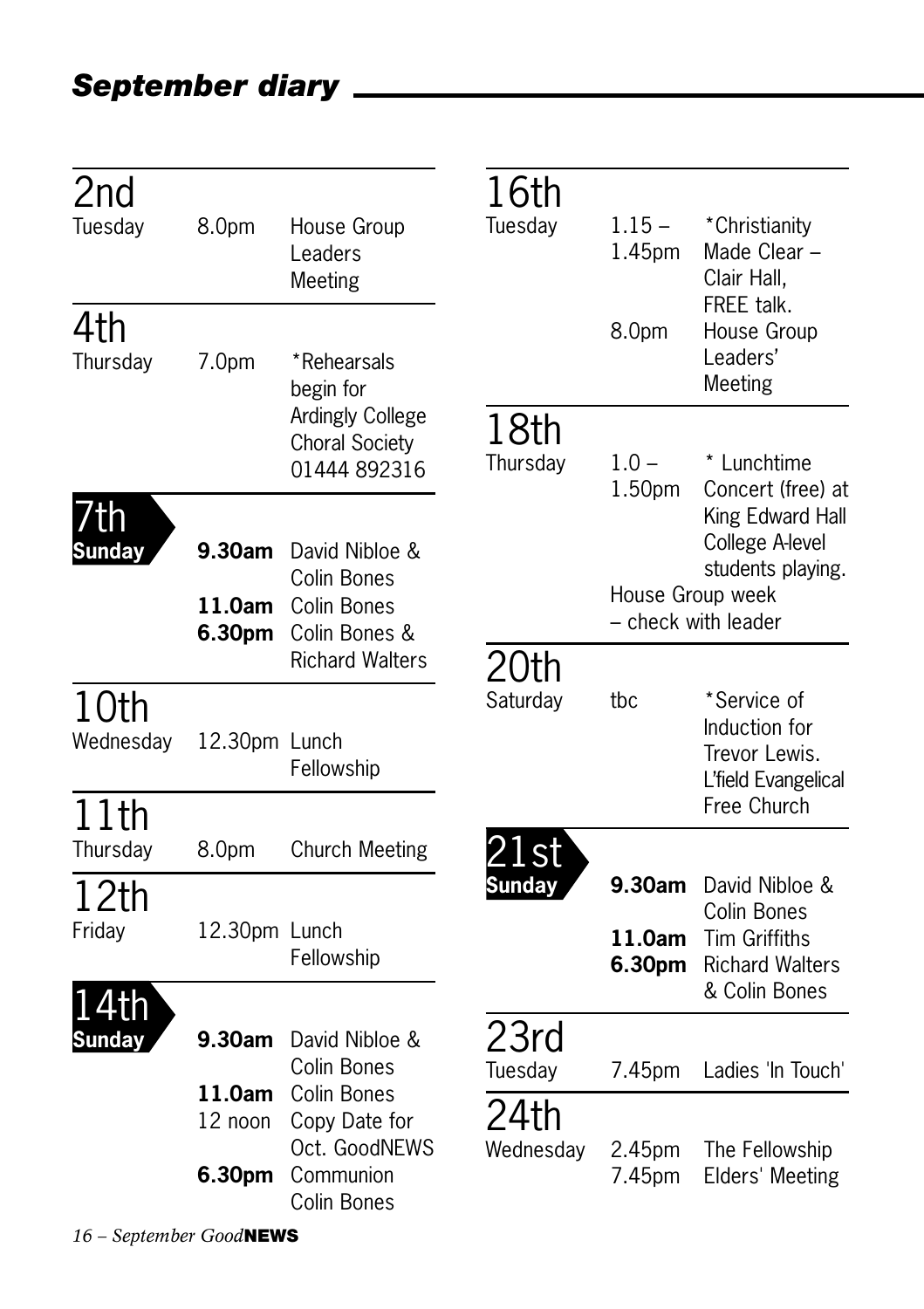| 25th<br>Thursday | 8.0pm                                     | Monthly Prayer<br>Meeting                                                                                   | <b>Sunday services</b><br>explained                                                                                                                                                                    |
|------------------|-------------------------------------------|-------------------------------------------------------------------------------------------------------------|--------------------------------------------------------------------------------------------------------------------------------------------------------------------------------------------------------|
| 27th<br>Saturday | tbc<br>7.30pm                             | * Autumn<br>Pilgrimage walk<br>Harvest Supper                                                               | The 9.30am service is an opportunity<br>for all age groups to join in a relaxed<br>informal time. There is a crèche, and<br>after about 20 minutes children and<br>young people up to age 14 go out to |
| Sunday           | $9.30$ am<br>11.0am<br>6.30 <sub>pm</sub> | Harvest Thanksgiving<br>David Nibloe &<br>Colin Bones<br>Communion<br>Colin Bones<br><b>Richard Walters</b> | their own groups on most Sundays.<br><b>Coffee</b> is normally served between the<br>morning services and after the evening one.<br>The 11.00am service is usually more<br>set and formal.             |
|                  |                                           | & Colin Bones                                                                                               | At 6.30pm it is sometimes a celebration.                                                                                                                                                               |

At **6.30pm** it is sometimes a celebration, sometimes a quieter ministry time and sometimes an open communion service or something quite different!

**Personal prayer** is available after every service. Prayer requests and brief statements of praise for answered prayer can be put in the red book on the concourse table. We can also offer personal prayer ministry at home or in hospital.

We **do not take up an offering** during the services, but all those wishing to give are invited to place a gift in one of the bowls at the doors before or after the service. Thank you.

Cassette **recordings of services** can be borrowed free from the church.

#### **ADVANCE DIARY**

**23rd Oct** \***Lunchtime concert (KEH)** Mezzo-soprano & pianist. **from 27th Oct** \***Educating Rita (KEH)** Play by Lindfield Dramatic Club **9th Nov** \***Remembrance Concert** Ardingly College Choral Society. 01444 892316. **20th Nov** \***Lunchtime concert (KEH)** The Lindfield Quintet. **29th Nov** \***Perdido Players Swing Night** King Edward Hall. Tickets £7.50 inc Ploughmans Supper. Details: Christine Giltrow 01444 452328.

 $t =$  event not held at Lindfield URC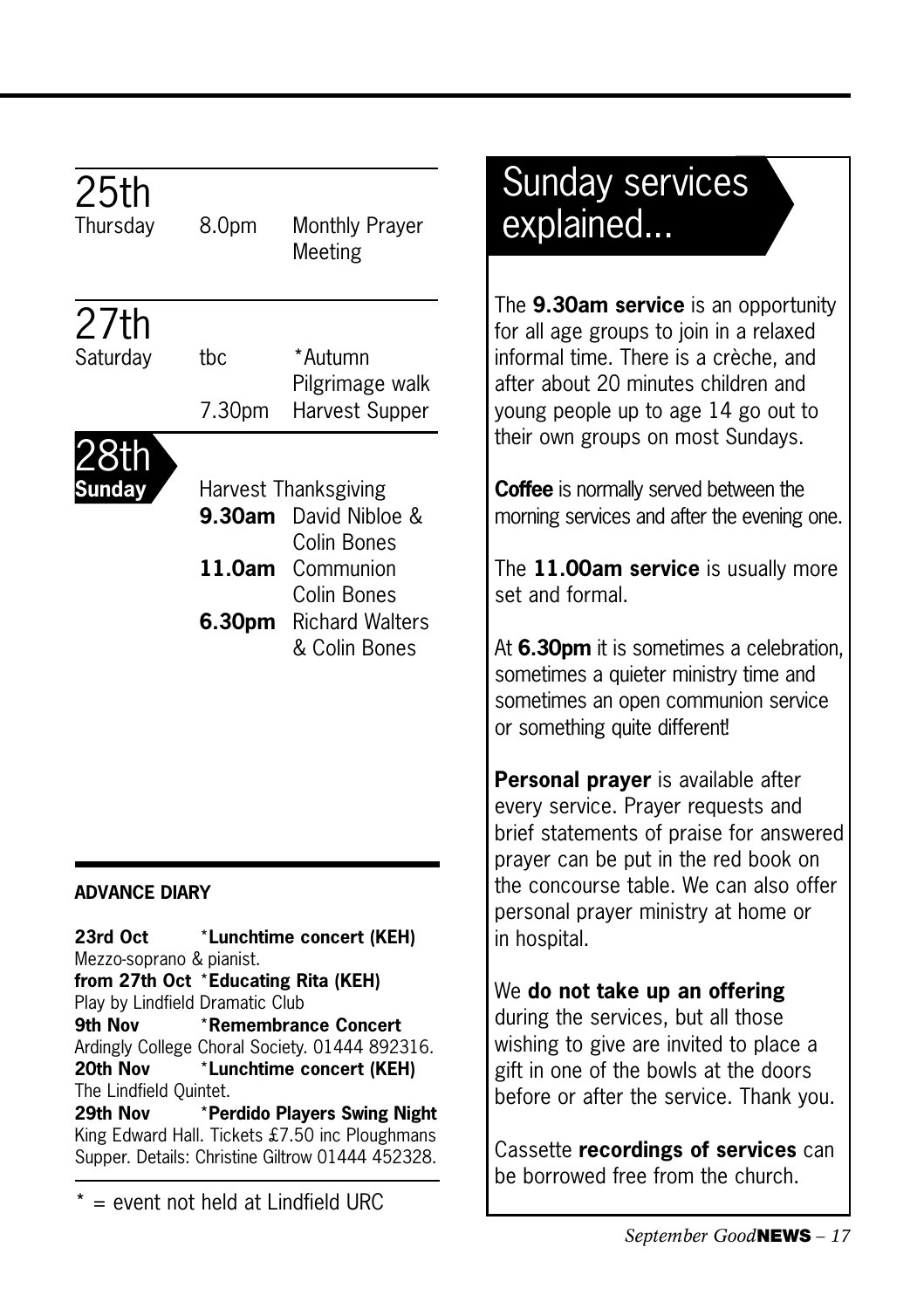#### *John 11 v45 –12 v10*

## An extravagant praise?

45Therefore many of the Jews who had come to visit Mary, and had seen what Jesus did, put their faith in him. 46But some of them went to the Pharisees and told them what Jesus<br>some of them went to the Pharisees and the Pharisees called a<br>had done. <sup>47</sup>Then the chief priests and the Pharisees called a<br>meeting of the Sanhedrin. had done. 47Then the chief priests and the Pharisees called a where is this man same same of the Sanda asked. "Here is this man performing many miraculous signs. If we let him go on like this,<br>performing many miraculous signs. If we let him go on like this,<br>everyone will believe in him, and then the Roman who was high priest that a way both our pla everyone will believe in him, and then the Romans will come and Take away both our place and our national caiaphas, who was high priest that year, spoke up, "You know nothing at all! <sup>50</sup>You do not realise that it<br>year, spoke up, "You know nothing at all! <sup>50</sup>You do not realise that it<br>is better for you that one man die for the people than that the<br>whole nation is better for you that one man die for the people than that the s better to perish."<br>
whole nation perish."<br>  $\frac{51}{100}$  and not say this on his own, but as high nation,  $\frac{52}{100}$  and not<br>  $\frac{1}{1000}$  but also for the scattered children of God, to<br>
prophesied that Jesus would die 51He did not say this on his own, but as high priest that year he only for that nation but also for the scattered children of God, to bring them together and make them one. 53So from that day on they bring them together and make them one. 53So from that day on they bring the potted to take his life. plotted to take his life.<br>
plotted to take his life.<br>
54Therefore Jesus no longer moved about public of the desert, to a village<br>
Jews. Instead he withdrew to a region near the description 54Therefore Jesus no longer moved about publicly among the called Ephraim, where he stayed with his disciples. 55When it was almost time for the Jewish Passover, many went up from the country to Jerusalem for their ceremonial cleansing before the Passover. <sup>56</sup>They kept looking for Jesus, and as they stood in the the Passover. <sup>56</sup>They kept looking for Jesus, and as they stood in the the temple area they asked one another, "What do you think? Isn't he temple area they asked one another, "What do you think? Isn't he coming to the Feast at all?" 57But the chief priests and Pharisees had coming to the Feast at all?" 57But the chief priests and Pharisees had given orders that if anyone found out where Jesus was, he should report it so that they might arrest him. **\* You will have to look up Chapter 12 vv1–10! \***

*18 – September Good***NEWS**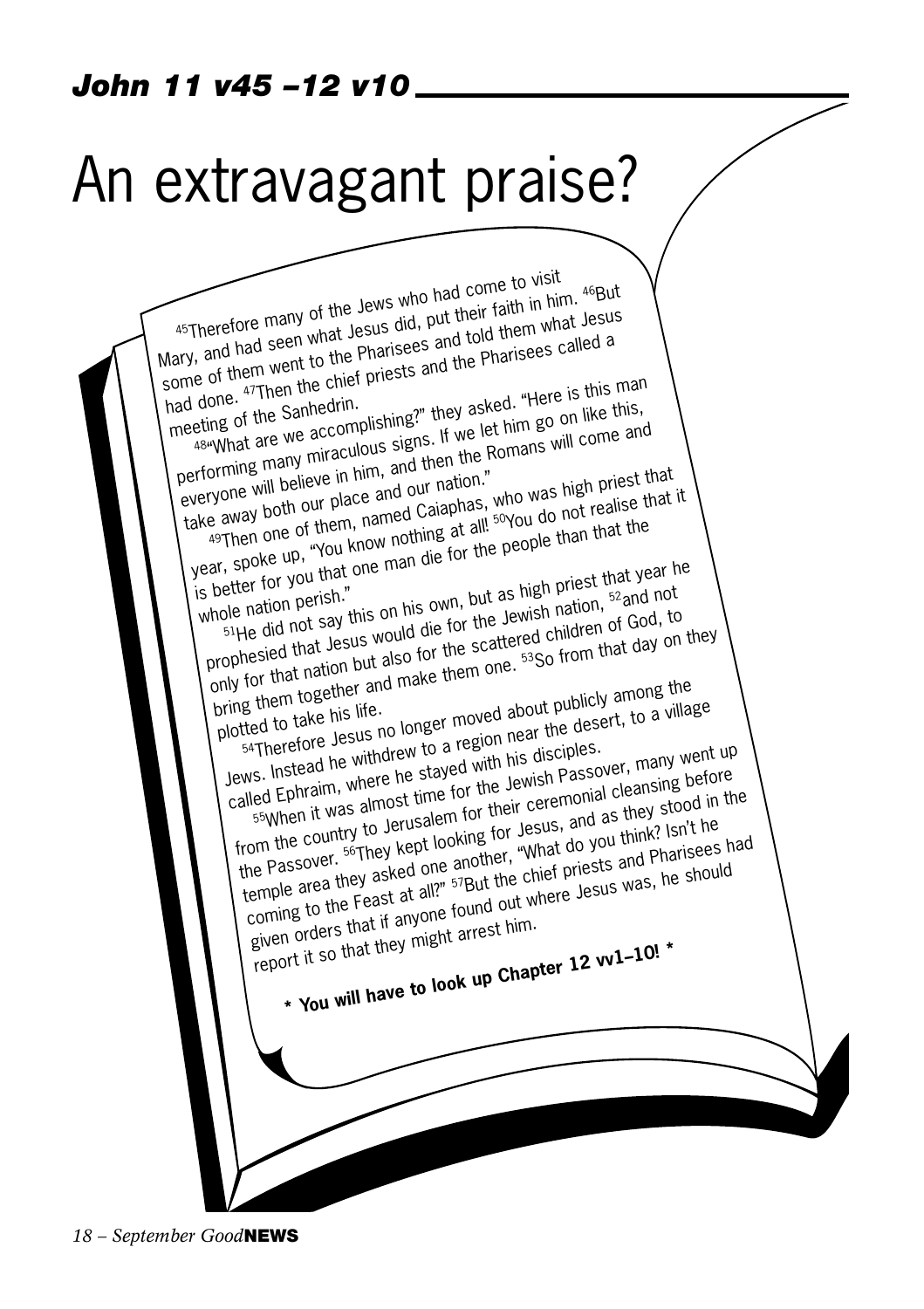**The net is tightening around Jesus. The political and religious centre is Jerusalem, in Judea, the south of the country, and Jesus' challenges to the religious leaders have already made it dangerous for him to go there openly (see 11v7–8). But human need takes him to his friends Mary and Martha in Bethany, just two miles from Jerusalem, and the spectacular raising of their brother Lazarus from the tomb brings the opposition to a head.** 

The miracle results in many turning to Jesus, and this causes alarm among the religious leaders (11v45–49). John reveals the real reason behind their concern: the fear that widespread popular support for Jesus would lead the Romans to impose direct rule over the temple ("our place" v48) and the nation, shattering the priests' political influence. John enjoys irony, and here he points out that Caiaphas, the high priest, has unwittingly fulfilled a prophetic role in resolving that one man, Jesus, must be sacrificed to save the nation. John knows, and we readers know, that Jesus is soon to be sacrificed on the cross to secure the eternal salvation of all who will believe in him.

What happened to Lazarus is still fresh in people's minds as pilgrims converge on Jerusalem for the annual Passover (John's three Passover references – 2v13, 6v4, 11v55 – seem to indicate that Jesus' ministry lasted about three years). Jesus too returns to Judea, and Mary, Martha and Lazarus give a dinner party for him, climaxed by something extraordinary. Heedless of the cost, Mary uses a whole jar of expensive perfume to anoint Jesus' feet. (Verse 8 is not a justification of inequality, but a reminder to Judas that he would have plenty of opportunity to devote his life to serving the poor – something that was not in Judas' plans!) Mary's action, like Caiaphas' pronouncement, has a deeper significance; the perfume was normally used for embalming, and Jesus declares to the astonished guests that Mary has, in effect, performed a burial service in advance of his impending death.

John wants us to see the contrast. On the one hand is the scheming self–serving hypocrisy of the high priests and their collaborator Judas; contrasted with this is the spontaneous devotion of someone who loves Jesus. I am left with the question: is my relationship with Jesus cold and calculating, based on self–interest, or am I extravagant in my worship, in my giving, in my love for him? *Mike Gardiner*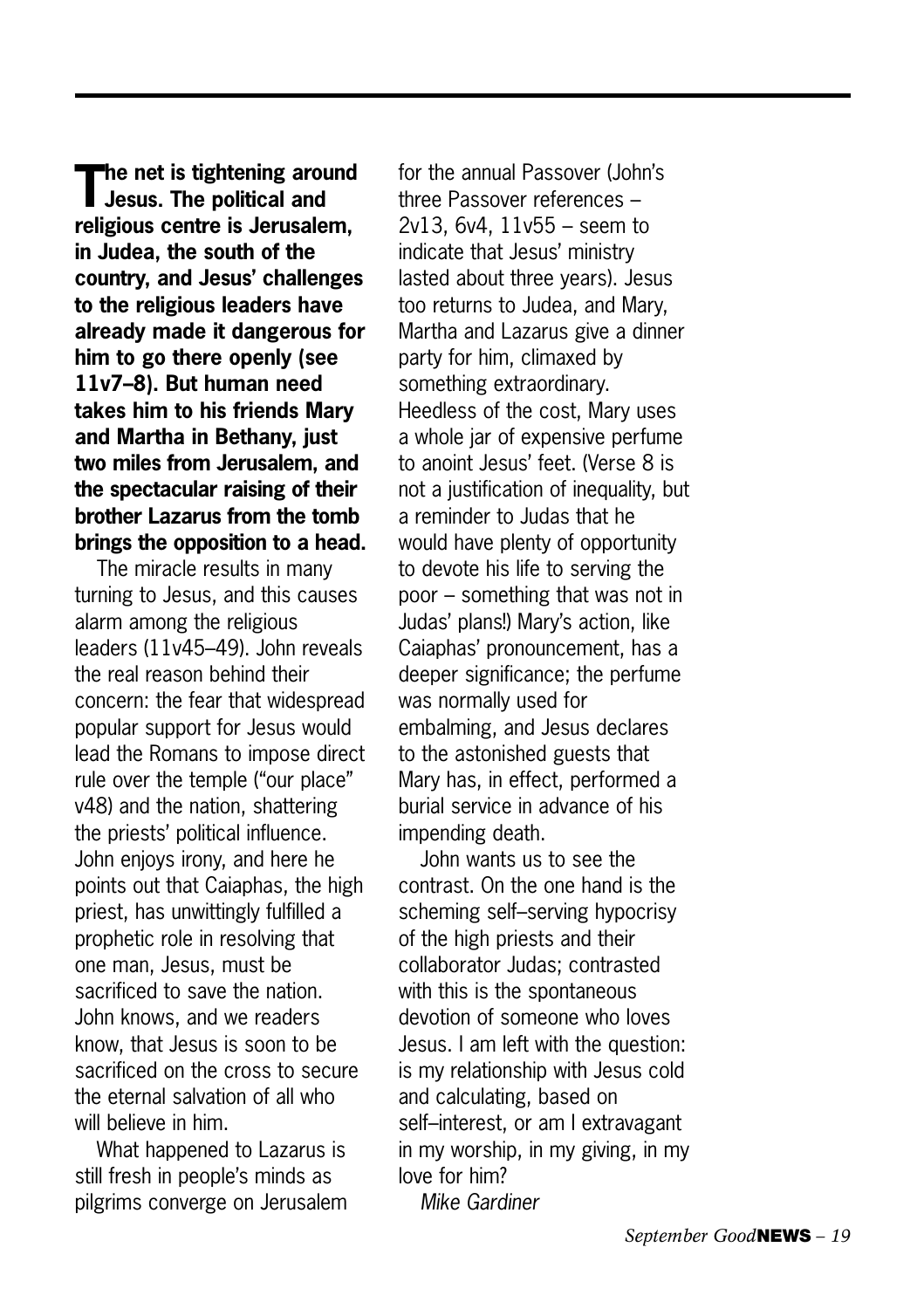#### *Twenty more questions*

GoodNEWS takes a probing glimpse into the minds of those who come to the church! Twenty Questions gives you a chance to guess the interviewee and learn a bit more about them too! This month's guest is revealed on the foot of Page 31.

- **1. What is your best memory from your school days?** Sport.
- **2. Favourite TV programme?** As Time Goes By.
- **3. If 'Changing Rooms' were to visit your home, which room would you ask them to redecorate?** Lounge.
- **4. Banoffee Pie, Apple Crumble or Fruit Salad?** Apple Crumble.
- **5. Which service do you frequent most often?** 11am
- **6. Have you been trained in a specific line of work, if so what?** Life Assurance.
- **7. What one person do you think has most influenced your desire to follow Christ?** My sunday school teacher.
- **8. Who would you most want to have a 'one-to-one' conversation with (past or present)?** W. F. Deedes
- **9. Do you qualify for a free Bus Pass?** Yes.
- **10. Shoe size?**  $9\frac{1}{2}$
- **11. Create a new law:** Haven't we got enough regulations!?
- *20 September Good***NEWS**
- **12. Mug or cup & saucer?** Mug.
- **13. Do you have a personal email account?** No.
- **14. What is the best strength of the Christian church?** The indwelling of the Holy Spirit.
- **15. Describe the 'Christian life' in no more than three words.** Pilgrimage to Glory.
- **16. Most romantic moment?** Proposing marriage.
- **17. Best moment of fame?** Meeting Her Majesty the Queen.

### **We are in urgent need of guests! HELP!!**

**Go on, take the 20 Questions challenge at www.lindfieldurc.org.uk**

- **18. Give one piece of wisdom to the next generation.** "To thine own self be true."
- **19. What is the greatest difference between your life now and before you became a Christian?**

I try to give more thought to others.

**20. Glasses, contact lenses or none?** Glasses.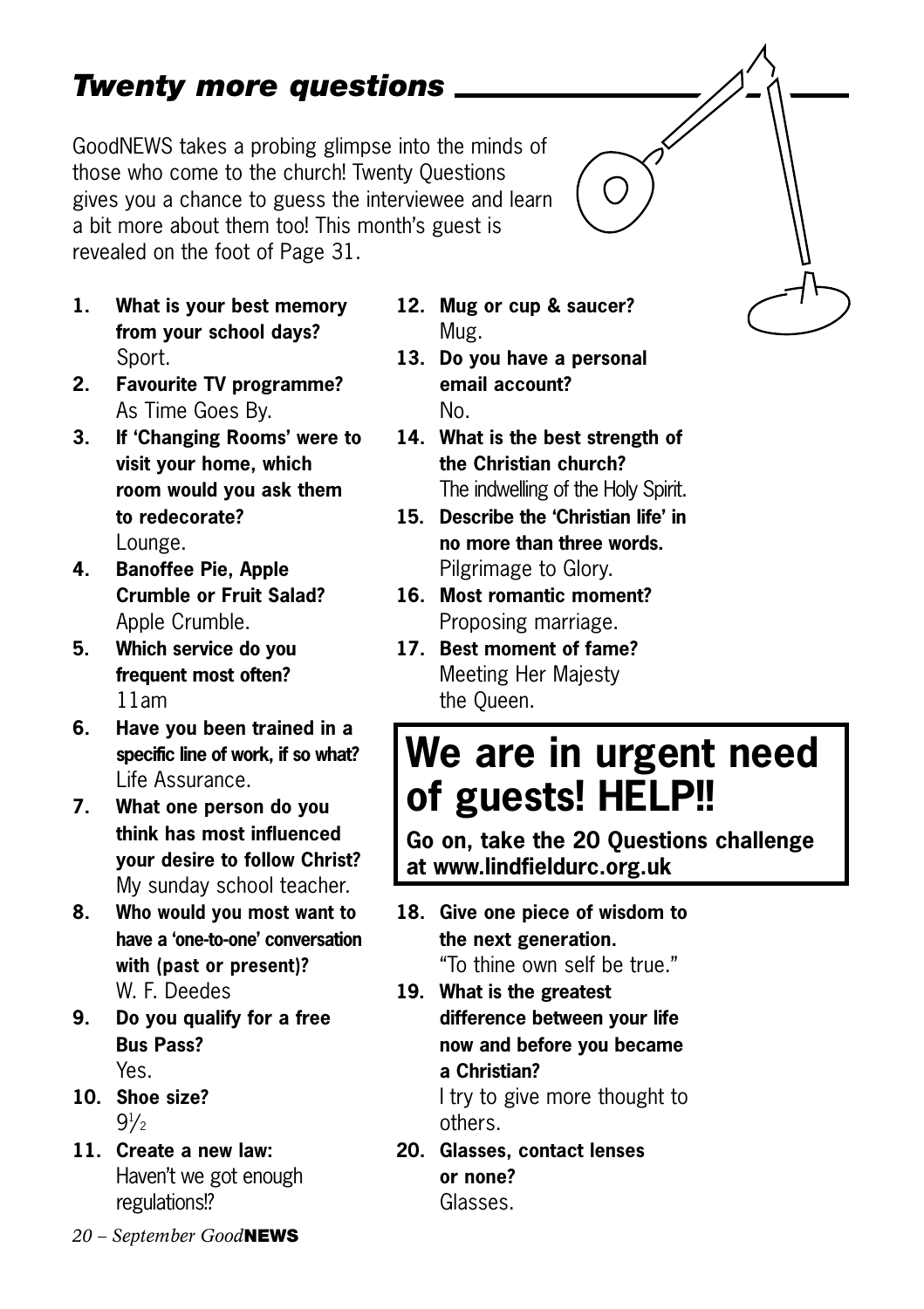#### **All sections of the Company have had an active summer. We have been out of doors much of the time, had a lot of fun, and taken part in events far from Lindfield.**

The Company Section has held wide games, been paintballing, carried out a Bronze Duke of Edinburgh expedition, and participated in Battalion athletics and cross country competitions.

The Juniors have been to the Guildford Leisure Centre for bowling, ice skating and swimming, gone on a ramble, and played field games at Hickmans Lane. Both Juniors and Anchors took part in the Battalion Sports Day in Hove, and our Juniors did well to come 3rd overall, despite their average age being lower than some of their rivals.

As in past years, we had a tent on the Common on Village Day selling bric a brac, and raised around £250. Our thanks to Terry Ward, Michael Bryan and others for their work on our stall.

The Company Section ended the session with a barbecue, and the Juniors held a "Tramps Party" – Boys were invited to come dressed as tramps. Joe Lunt judged the candidates – Jack Dean and Sam Masters, were pronounced the best (or

worst?) tramps!

We took great satisfaction and pride at the presentation of the Ernest Beal VC Watch to Jim Johnson at our June Church Parade. (Paddy Lay has pointed out to me that there have been four, not two, previous Lindfield winners, the others – missed from my earlier report – being Andrew Lay and Andrew Bennewith).

As I write this, Company Section (CS) members are getting ready to go to camp at Glynde.

Camp numbers overall are considerably up this year, attesting to the popularity of this Christian holiday, and the Lindfield contingent contains the highest percentage of CS members we have ever sent to it. The only prominent absentee will be Jim Johnson, since the week clashes with the second part of his officer training (KGVI) course at Felden Lodge. Please pray that the spiritual benefits we have had from previous Glynde camps will be repeated this year.

*Geoffrey Cocksedge*

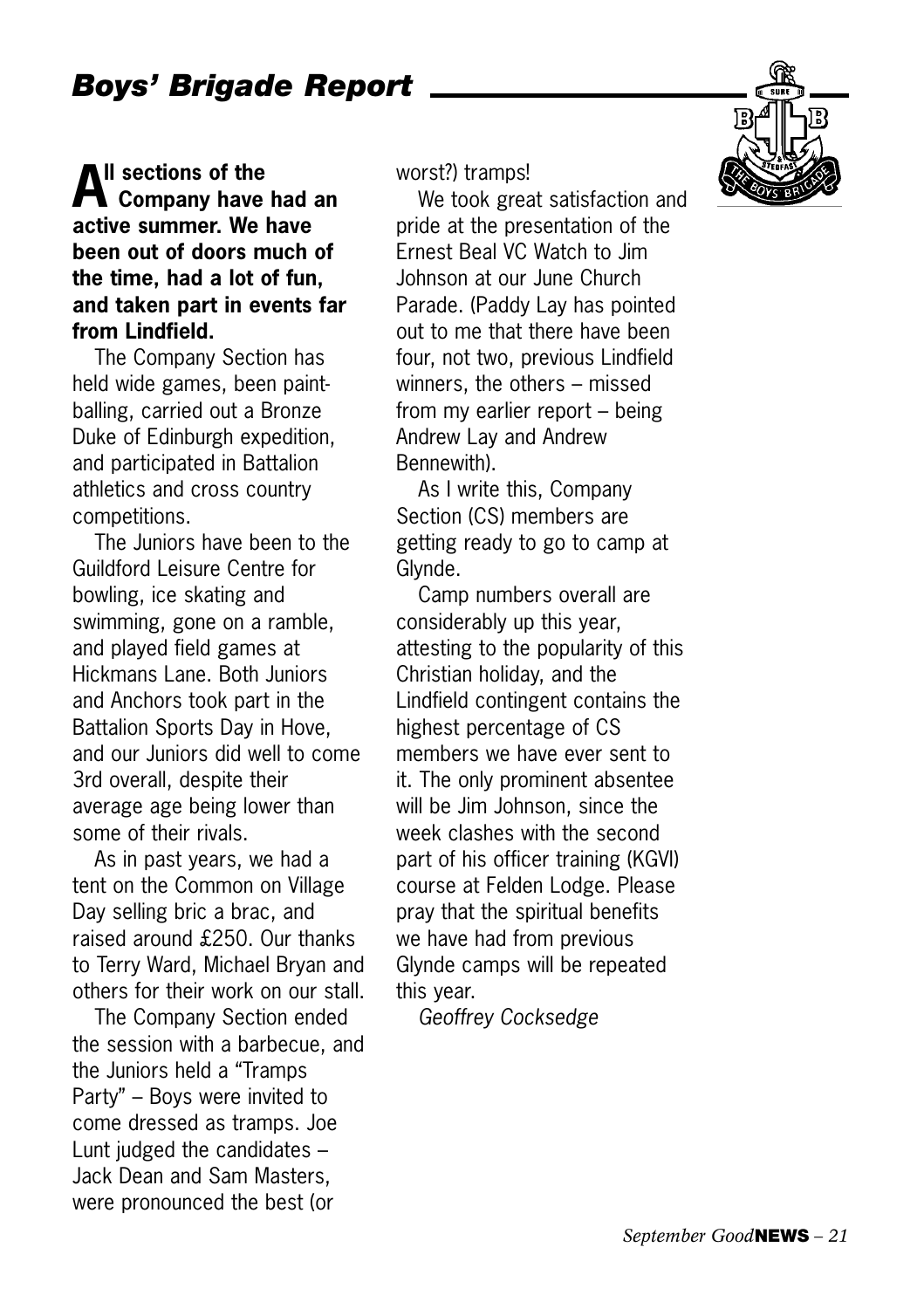# It's tough at the top

**This summer saw the release of a film which explored the idea of God relequishing his power to one of his subjects – 'Bruce Almighty'! Jim Johnson and Matthew Wren give us their perspective on what the comedy has to say about God's relationship with us.**

**M** nen students are offered **something free they generally won't say no. Jim and I were no exception! So it wasn't long before we were trundling to Crawley in a battered old car to "critically examine" this film for GoodNEWS.**

Bruce Almighty is about Bruce Nolan, a news reporter who takes over for God to see if he can do any better! We were afraid that the whole film would just be a very disrespectful mockery of the whole idea of God but were pleasantly surprised to find that there was actually a serious side to it all.

The film starts with Bruce (Jim Carrey) reporting for the local news company in a bid to gain a better job, which subsequently he doesn't get. When the job goes to his main rival he goes off in a rage, loses his job and blames it all on God. 'God is a mean kid with a magnifying glass sitting on a rock and I'm the ant' says Bruce 'God could fix my life in a moment'.

**Bruce** tries one last shot at actually praying directly to God but when he doesn't get the answers he expects, God replies more directly to Bruce and meets him on his own terms. God gives Bruce all his powers and there are just two rules: you can't tell anyone you are God and you can't mess with free will.

Then the funny part of the film really gets going as Bruce makes up for all the wrongs he thinks God has done him. But then he realises that there is more to being God than just having fun and prayer starts to take up all his time, his solution – say yes to all prayers at which point chaos takes over and Bruce is no longer in control.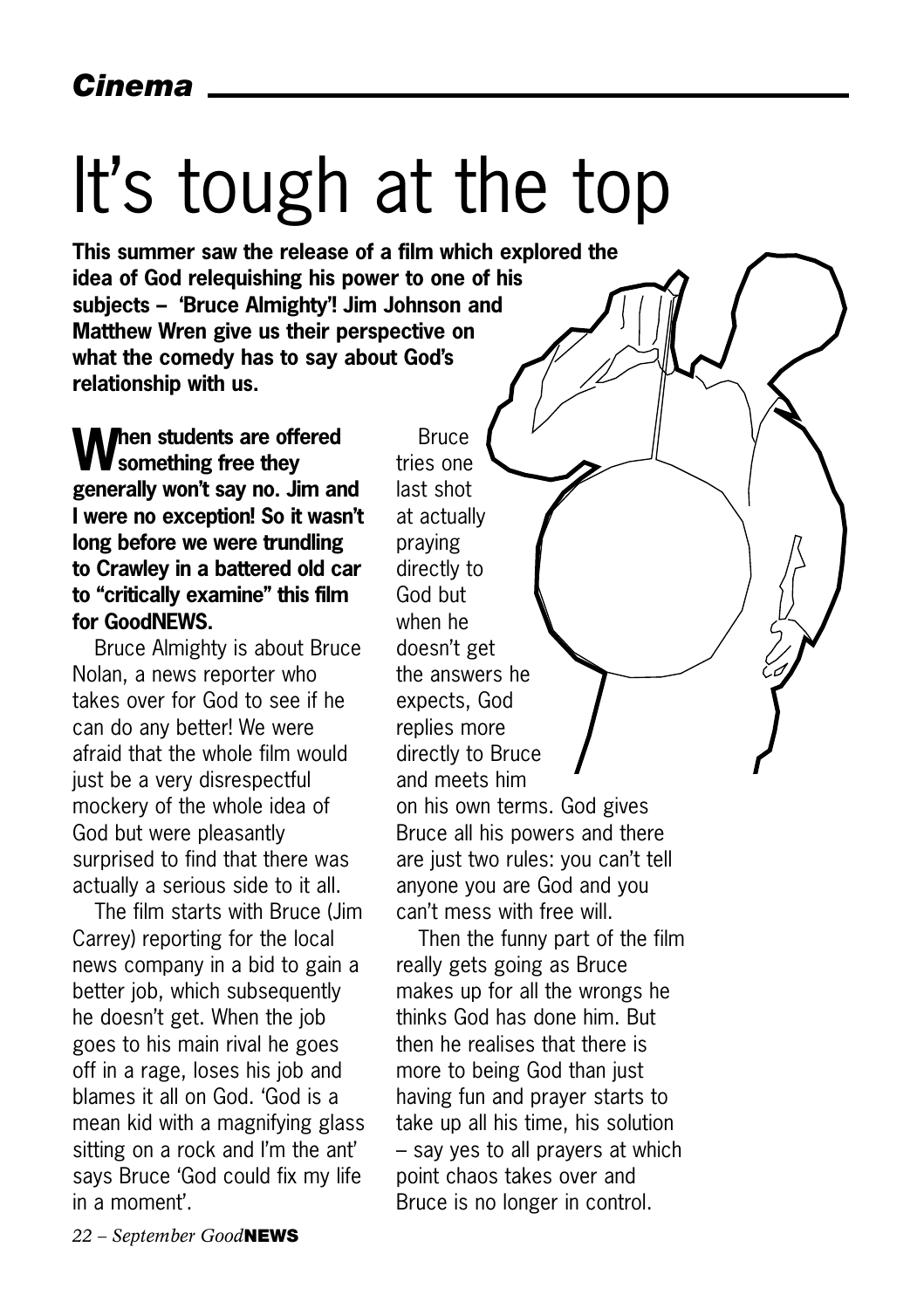Well God comes back and puts it all to right and the film is nearly over apart from a few rather profound comments. God says that in the world everyone complains at him for all the problems that exist, but without affecting free will God can't solve the problems. This agrees with the Christian perspective that by our sin we have made the world an imperfect place.

God then goes on to say that there are miracles all around us in people doing their little bit to help others, and if everyone cared for others and not themselves most of the worlds problems would just disappear. If we would just pray for the things we care about, praying from the heart, then God hears and answers prayer.

Now if every one who saw the film followed that advice I think many would be amazed to get an answer. As the second favourite film in the cinema when we saw it, I hope that people will listen to what it has to say.

Should you go and see it? Well if you don't mind people finding a humourous side to God then its probably okay for you. However some of the jokes may push the point a little too far. However, it's not a bad film by Hollywood standards.

*Jim Johnson & Matthew Wren*

# **Hole in one**

**Francis Norton woke up Sunday morning and, realising it was an exceptionally beautiful and sunny early spring day, decided he just had to play golf. So he told the associate pastor that he was feeling sick and convinced him to say Mass for him that day.** 

As soon as the associate pastor left the room, Father Norton headed out of town to a golf course about forty miles away. This way he knew he wouldn't accidentally meet anyone he knew from his parish.

Setting up on the first tee, he was alone. After all, it was Sunday morning and everyone else was in church! At about this time, Saint Peter leaned over to the Lord while looking down from the heavens and exclaimed, "You're not going to let him get away with this, are you?"

The Lord sighed, and said, "No, I guess not". Just then Father Norton hit the ball and it shot straight towards the pin, dropping just short of it, rolled up and fell into the hole. IT WAS A 420 YARD HOLF IN ONE! Saint Peter was astonished. He looked at the Lord and asked, "Why did you let him do that?" The Lord smiled and replied, "Who's he going to tell?"

Found on the internet. *Contributed by Marion Tingley*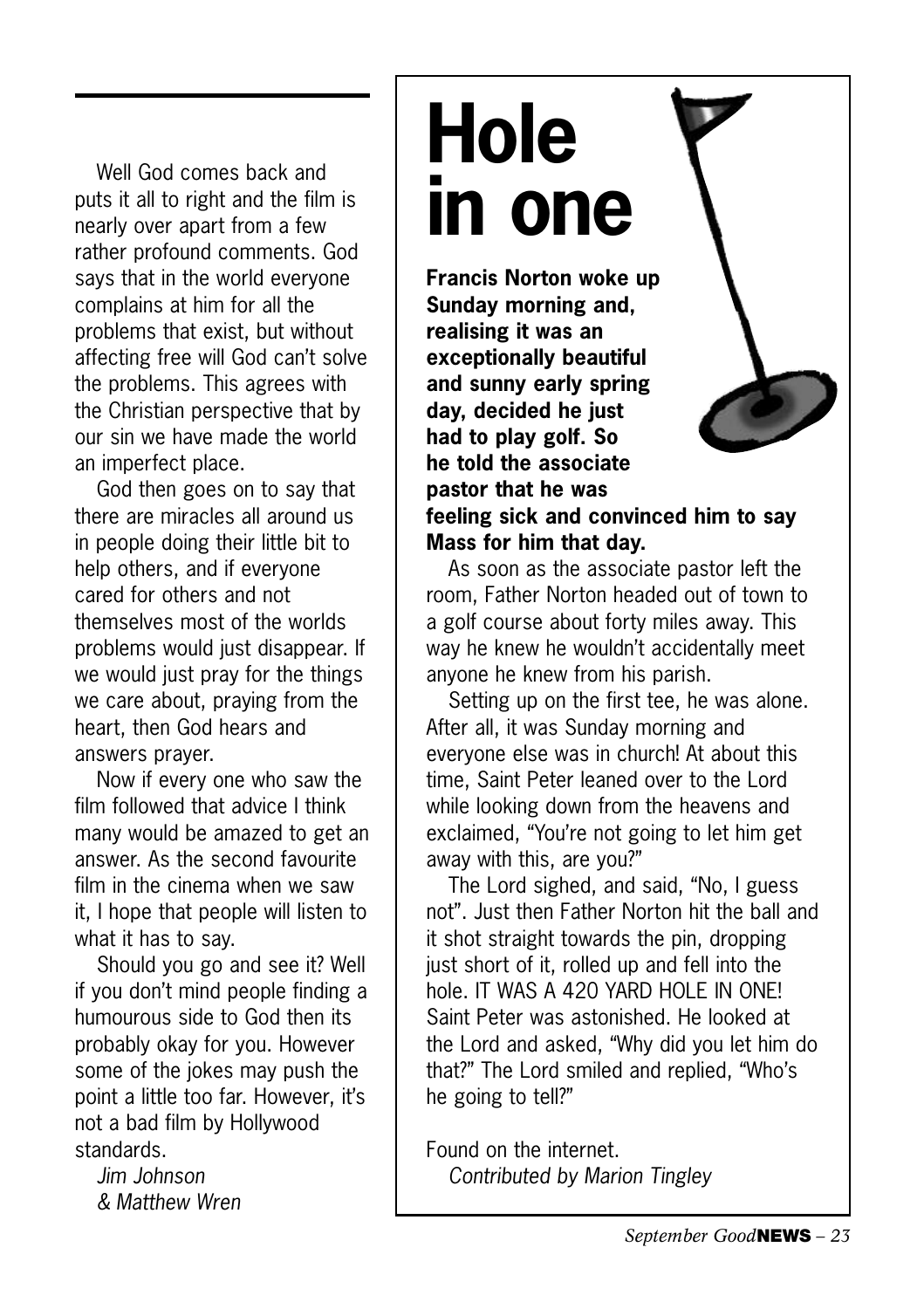**Our church was saddened and shocked to hear news that church member, Ken Walden died suddenly on 27th June. Ken and Priscilla have been at Lindfield URC for seven years and Ken had been our church accountant for much of that time. David Tingley and Ron Goodenough make some personal reflections.**

# Taking it all into account

**He was the kind of guy you had to admire. An integral cog in the mechanism of church life, but not one to shout loudly about it. A man with views and passions, but – unlike so many of us (me included) – did not get up and give his two–penn'orth on everything. He saved his words and action for when it mattered to him.**

So what will I remember of Ken Walden, our beloved church accountant, now that he has gone to 'do sums' with his Maker?

The suggestion, from the floor at a church meeting, from Ken that we consider the idea of building a baptistry into our building, rates pretty high in my memories. To me at the time, this idea seemed totally out of the blue – but he carefully explained the important significance of it to our faith, and said how this facility might encourage more believers in the church to take that further step of commitment in the form of baptism.

Certainly I will remember the swift way in which he dealt with all the invoices, grubby–looking receipts and urgent requests to pay somebody when I had left it until the last minute! His attention to detail was reassuring and his answers were always helpful.

Ken's faith always appeared to be present in his role as church accountant. I remember emailing him, in response to a newspaper article I had read about a local community charity needing cash to continue their vital service. I asked him whether he, like me, saw this as a potential opportunity to share what resources our church has, for the good of those around us with no hidden agenda. He agreed with my sentiment to financially support local charities and, although nothing has happened yet, from his response I could tell his heart was in it.

Which leads me to my final and saddest memory of Ken. Sad because I fear that I upset or offended Ken. It was following a church meeting where the state of the church accounts had been explained to those present. After sitting through many such meetings over the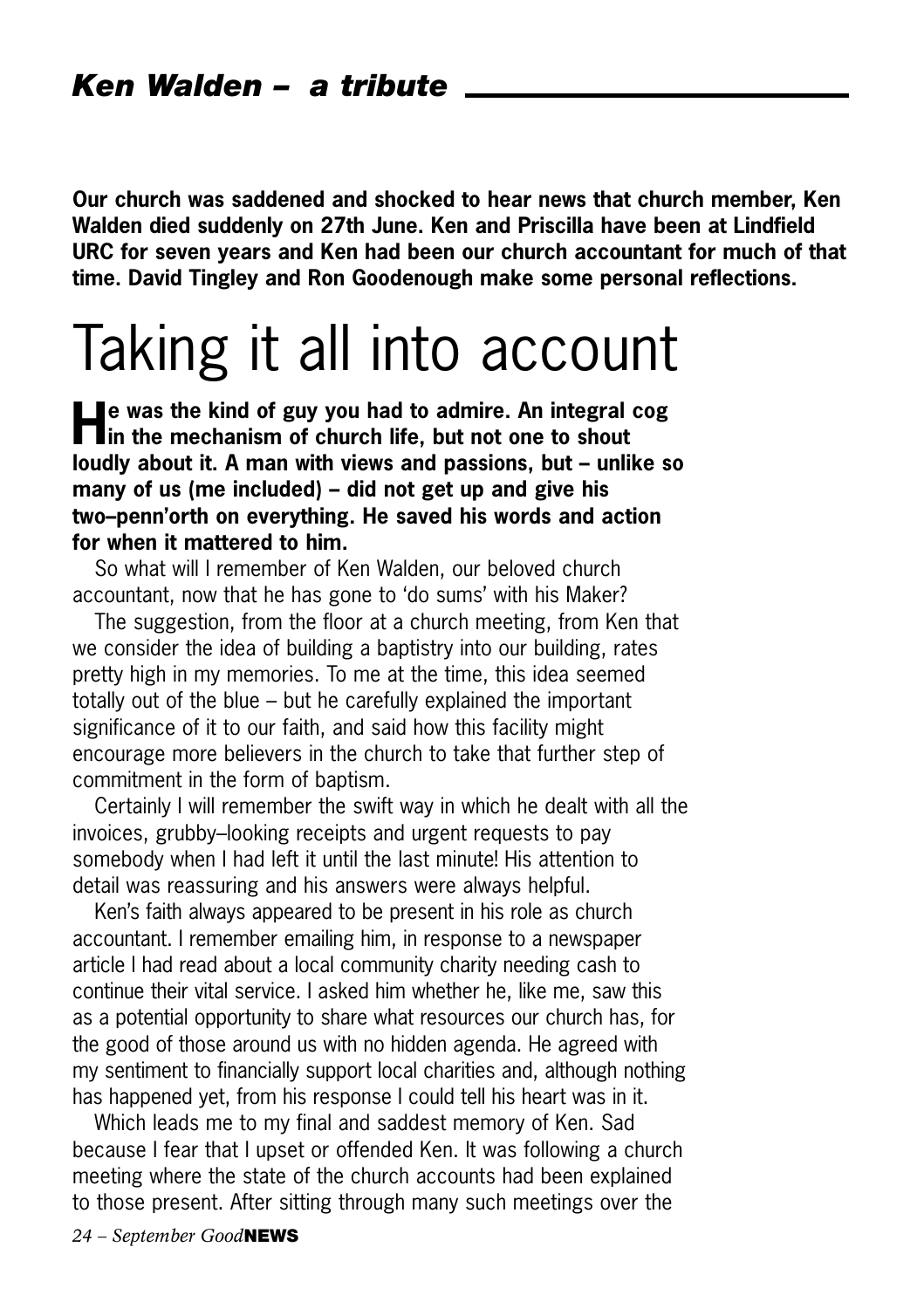years, I had become irritated by the fact that we appear to need to 'sit' on certain cash funds. Insatiable beast that I am, I thought I would email Ken and ask why this was and why couldn't we give a load of it away! Ken's response showed me just how passionately he took his accounting. In his considered words of the email, he proceeded to tell me just what the funds were for and gave me the figure for that years giving, the highest amount yet.

He was understandably proud to have given so much of our income away to those that needed it more. I felt a bit foolish and naive after reading his reply. I guess that is why he did what he did, and I do what I do. I, for one, certainly respected him for all that he did for our church, but ultimately for Christ. Thanks, Ken, for teaching me a lesson!

*David TIngley*

**The church was packed** on 6th July to give thanks for the life of Ken who had faithfully served the Lord since becoming a Christian as a teenager. Since joining Lindfield URC some seven years ago he made a big impact on the life of the church; handling the day-to-day accounts, supporting various activities and being a real encourager to many people.

He will be remembered as a quiet, unassuming, gracious and godly man who touched many of our lives, for which we are grateful to God.

We continue to extend our love and prayers to Priscilla and the family.

*Ron Goodenough*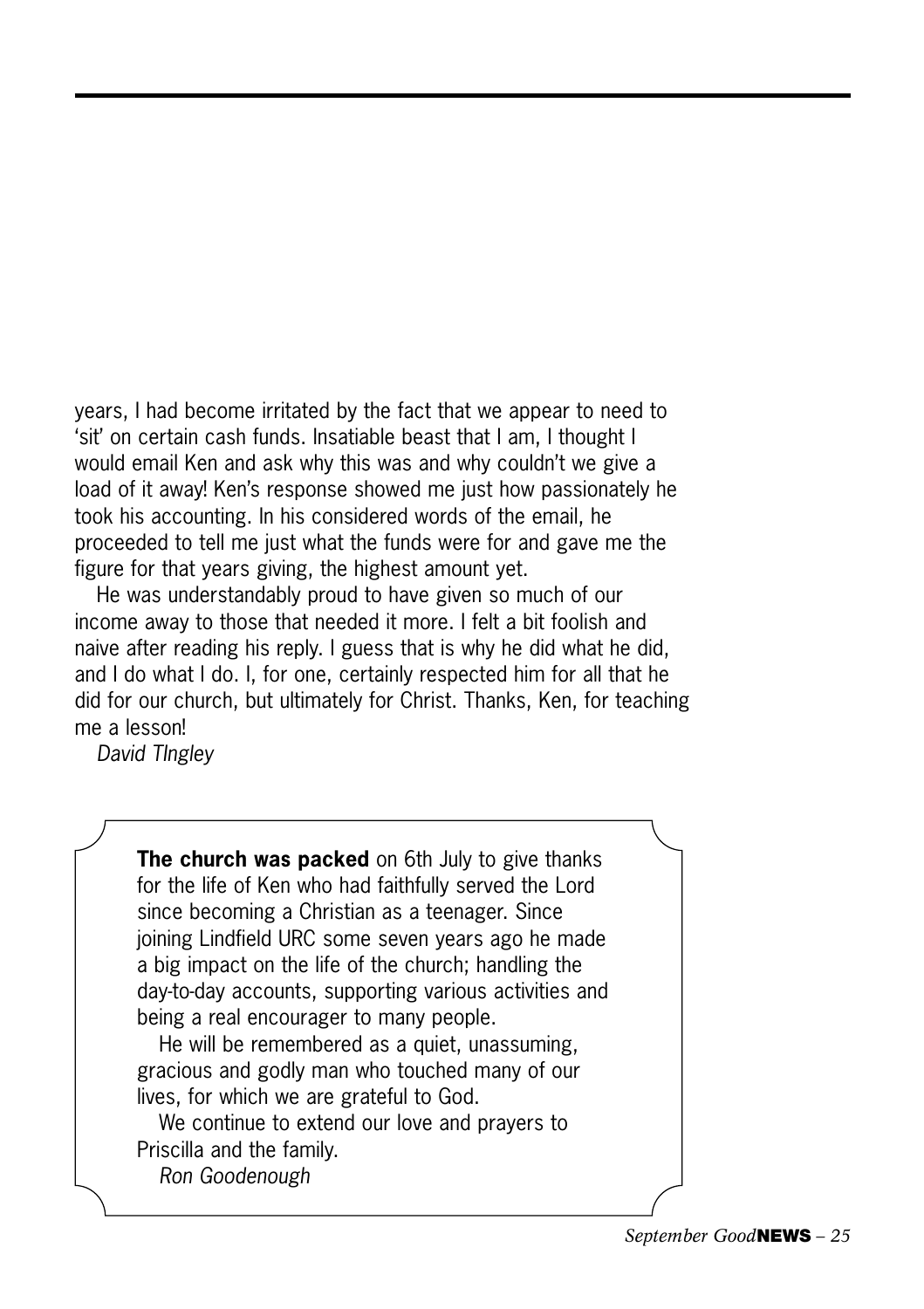# Church on a brand and a prayer

**In these extracts taken from a full article in Design Week, Danielle Green asks whether the Church of England can use branding to lure people back round the pulpit.**

In the 1970s Britain's<br> **I** favourite Christian, Cliff **n the 1970s Britain's Richard, crooned 'Why should the Devil have all the good music?' Thirty years on, in an age where style is at least as important as substance, you could be forgiven for asking why the Devil should have all the good branding too.**

With church attendance falling and confusion rife over the Church of England's stance on issues such as homosexuality, it seems the Church needs the kind of image overhaul generally deemed more befitting of less divine 'products and services'.

Although 21st century attractions that arguably divert potential worshippers' attention away from spirituality – football, PlayStation, pop music – are slick in branding's glossy sheen, God, it seems, has always considered Himself above calling in the professionals.

That said, recent developments point to a growing awareness among religious organisations of the need to scatter a little design gold dust.

Central London's Abbey Road Baptist Church recently drafted

in The Field to create a contemporary identity that would reflect its evangelical ethos and multi-cultural congregation. Meanwhile, earlier this year Arthur Steen–Adamson was short–listed for a British Design & Art Direction award for its witty branding work on Truro–based St Kea Church.

But is it possible to brand God and can the Church really be sold to people in the same way as commercial services?

According to The Field managing director Simon Barbato, to talk of branding religion as such is to miss the point.

'The best ambassadors for the Church are the congregation,' notes Barbato. 'If we can unite them and create a strong sense of purpose and belonging then we've met an important objective.'

It is at individual congregation level that the Church of England feels it is most appropriate for any type of branding exercise to kick in, citing itself as too much a 'broad church' to enable an overarching 'corporate' branding.

The Christian church does have one of the oldest and most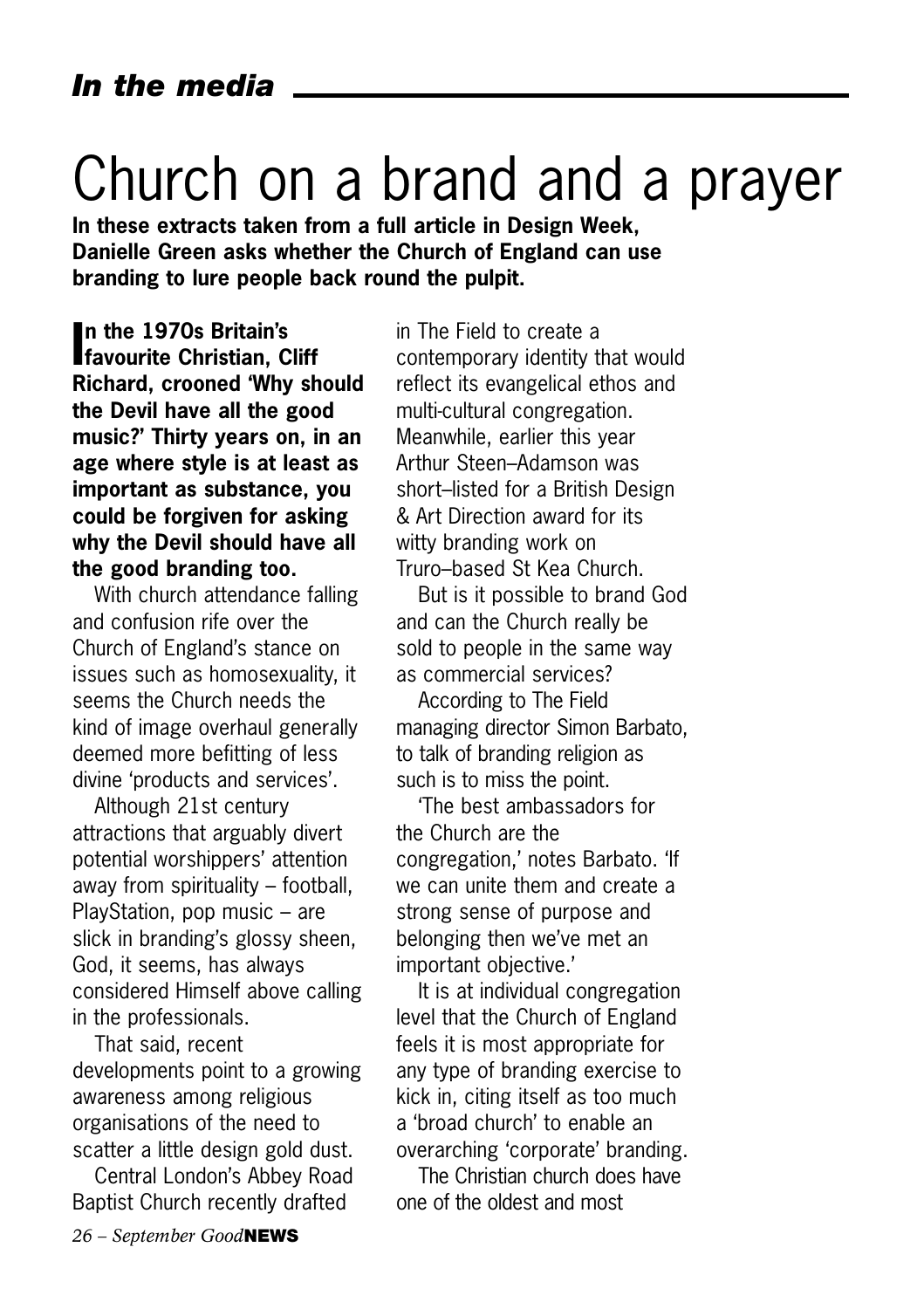recognisable logos out there in the shape of the cross. And, as Landor Associates executive creative director Peter Knapp notes, this is bolstered by a host of iconography crying out to be exploited in the marketing context.

'The religious world has some of the strongest brands in the history of mankind. All that symbolism is deep–rooted in the human psyche.'

The problem, suggests Knapp, lies in the Church's reluctance to deliver those icons to the mass market through more up–to–date channels.

'Thirty years ago the Church sold itself through youth clubs and village halls. But the Church now needs to be persuasive in a different, "MTV" market. It needs to fight the fight in the mainstream advertising arena.'

And, insists Knapp, that needn't mean disengaging from the existing messages. Those billboards you see featuring quaint, 'God Loves You'–type slogans outside churches, he claims, reflect a rich history of 'great and engaging copywriting'.

According to Arthur Steen–Adamson creative director Mark Steen–Adamson, existing religious iconography can also be subverted to powerful effect.

For instance, in a range of merchandise created for St Kea Church, Adamson 'reclaimed'

Christian expletives and exclamations in slogans such as 'Bloody Hell, you'd better believe it', 'God knows who I am' and 'Holy Smoke'.

Adamson concedes that he met some congregation dissent in the early phases of the project, but says his ideas were swiftly embraced once people got beyond the 'strong' language and appreciated 'the bigger picture'.

There is clearly a good taste tightrope to be negotiated when embarking on religious branding, but that needn't act as a deterrent. And as Lin Arigho, managing director of Aricot Vert, which last year spruced up the Scripture Union's image points out; the Church avoids branding at its peril. 'Ignore it,' she warns, 'and you end up the The Vicar of Dibley as your figurehead.' *Danielle Green*

Below: Arthur Steen-Adamson range of merchandise for St Kea Church



*September Good***NEWS** *– 27*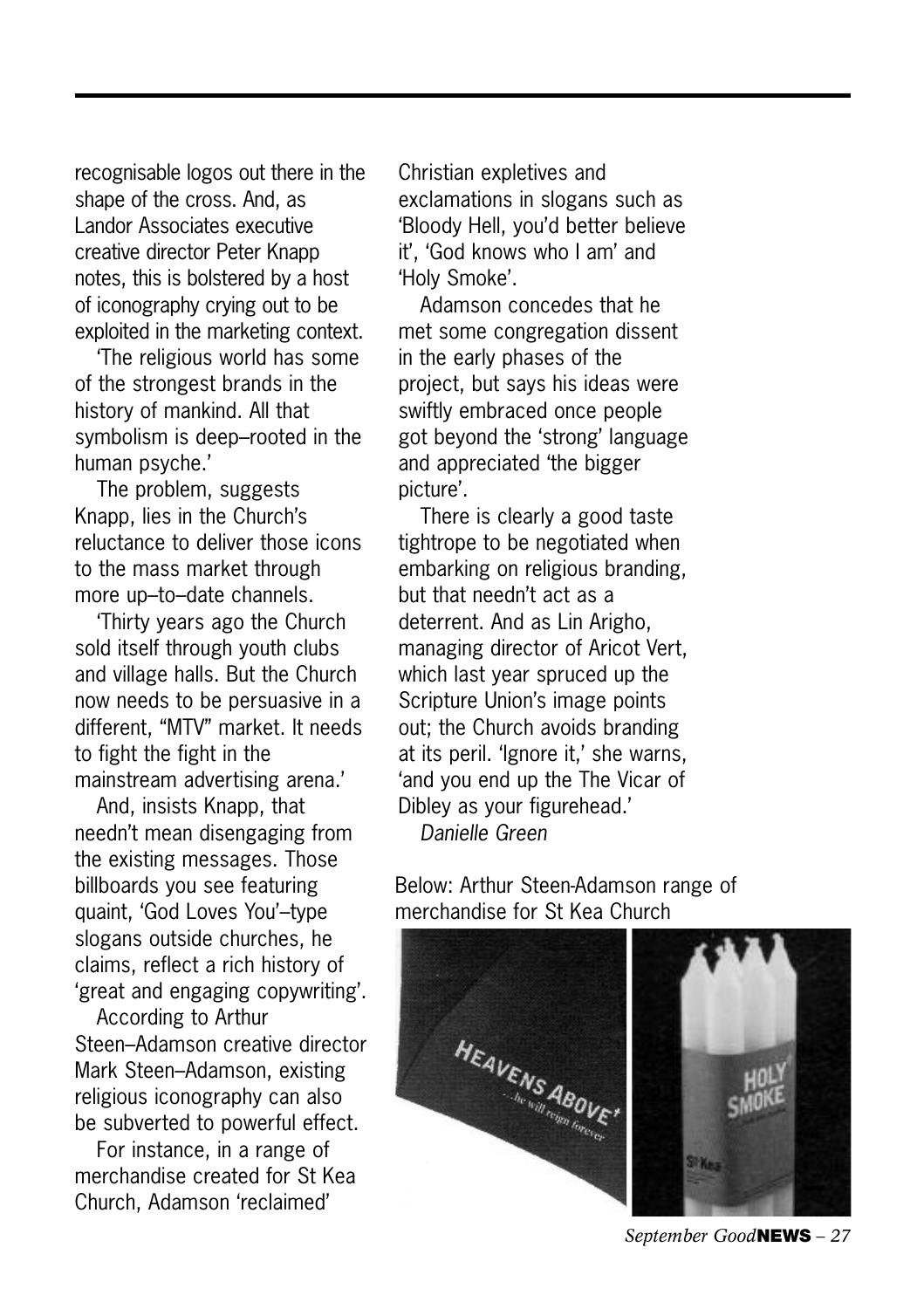# **Banner manufacture!**

**At the beginning of the year I approached the two remaining members of the banner group to suggest replacing the 15-year-old Pentecost banner.** 

Leesa Lemay agreed to artistically translate our ideas; Tina Elphick joined to help with the design; Angela Newnham is our expert on materials and stitching and Heather Barling and I are just basic sewers.

#### **So how to start?**

Before our first meeting I asked everyone to pray about it and to come to the meeting with any thoughts. When we met we looked at about six passages of scripture relating to the Holy Spirit. We then spent time just waiting on the Lord for His guidance and then pooled all of our thoughts. We talked and it seemed that we were directed to the passage from Isaiah 61 v 1–3. As time went on I thought we would have to end the meeting without a definite picture until Leesa's baby started crying! She went to attend to him and when she came back she'd had an idea, which she quickly sketched onto paper.

Leesa then spent time drawing the picture (cleverly putting it onto the computer) and

giving us ideas of different colours as well. When everybody agreed the design Leesa then drew it all free hand to scale.

There then followed a lot of time talking about materials, colours and how we were actually going to make it.

We have always chosen to sew rather than stick so again this takes time. Heather and I had our first lessons in quilting! When all the cutting out is done and the backcloth is ready we always enjoy sewing the "bits" on. When we had all of the letters and figures pinned on, Angela, Heather and I sat and talked about it and just let the picture and words speak to us.

This banner was very different from the others and the practical side of it had not come together easily. Although we had intended it to be ready for Pentecost it was nowhere near finished. With hindsight perhaps that was right and it was ready for Colin's induction.

Our aim is always to encourage folk to focus on God when they see the banners. We always ask the Lord to help us to make them to the best of our ability because we want to give Him the honour and glory and to lift His name up high.

*Iris Green*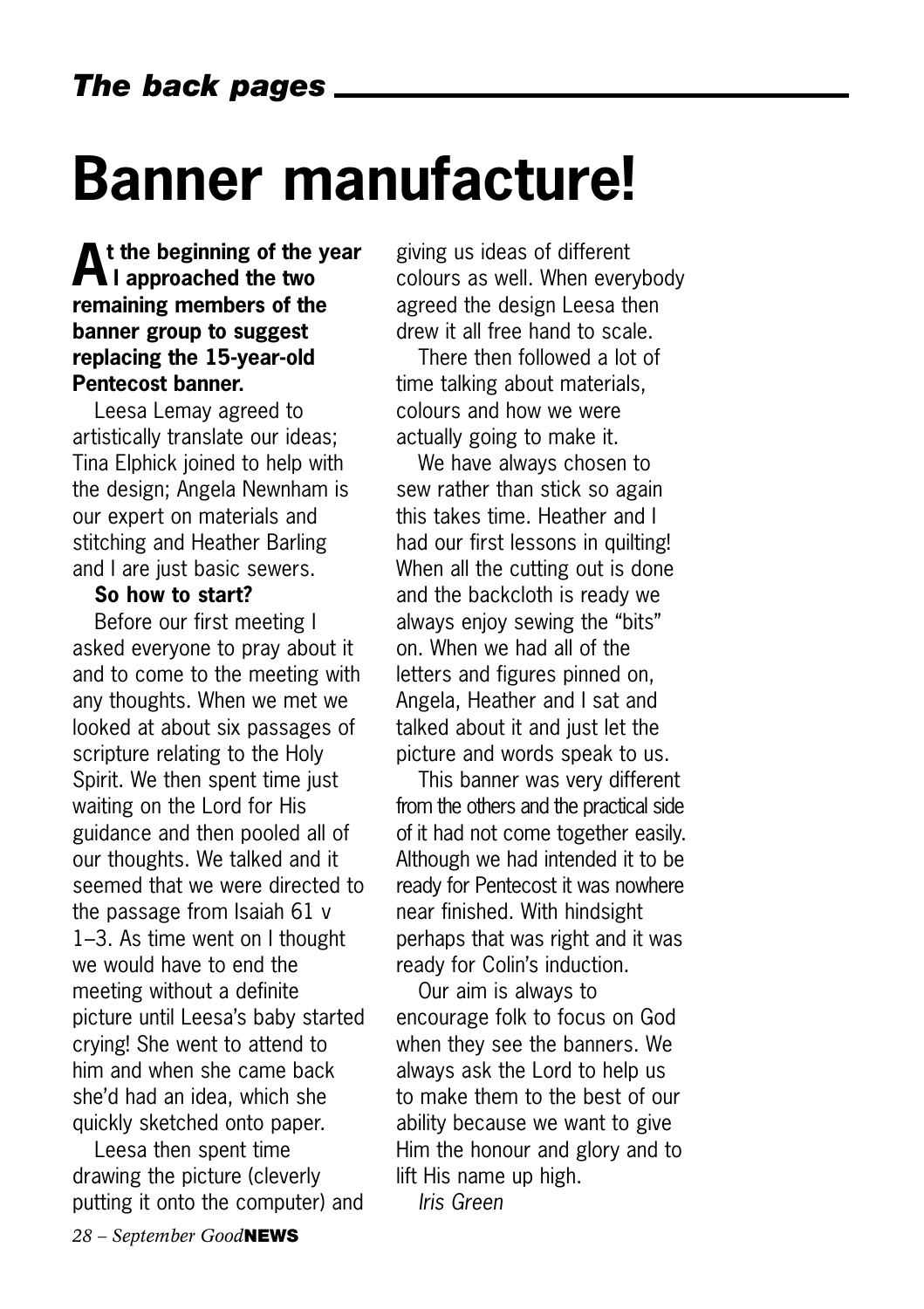# Ladies find 'God's path' ...eventually!

## **On the 3rd July some 35 of us from Lindfield went to Ashburnham for a Ladies' Day.**

We met up with other churches and, after coffee, about 100 or more assembled in the Great Hall for praise worship. We then heard from Jennifer Rees Larcombe, who is attached to the charity Beauty from Ashes, a name taken from Verse 3 in Isaiah 61. She spoke in the morning and after lunch on dependence on God, our trust and hope in Him. Her talk was relevant and meaningful; she was



honest, telling us of her pain as well as her triumphs. How she found following God's path may have been difficult at the time, but looking back, she could see His perfect plan for her life.

One of the things she said hit home to me, how it is sometimes easier to give God charge over our own life but much harder to give over to Him our close family and friends. Can I really trust Him and depend on Him to keep safe my most precious earthly treasure, my children? Maybe you can, maybe you have reached that far.

Jennifer was open and frank, admitting her difficulties and mistakes in trying to direct God instead of listening, then acting on Him. No, she didn't have all the answers to the pains of this world, but she did know she was on the winning side, and through prayer and trust in Him is

working daily to depend on God.

It really was an uplifting day in beautiful surroundings, with relaxing fellowship.

Thanks, Sue, for organising it! If you missed out this time, I think Sue has tickets for a Ladies' Day in November, when Penny Foxwell will be speaking.

Thanks, too, to Fo who drove Audrey, Fay and myself down as she knew the way; well, we would have missed that pretty country lane if we hadn't got "lost" half a mile from Ashburnham!

*Tina Elphick*

### Keep those boxes for Operation Christmas Child

Please start saving your shoe boxes as we will be filling them with gifts again this year for collection in November. Look out for more information in next month's GoodNEWS.

Trudy Biersteker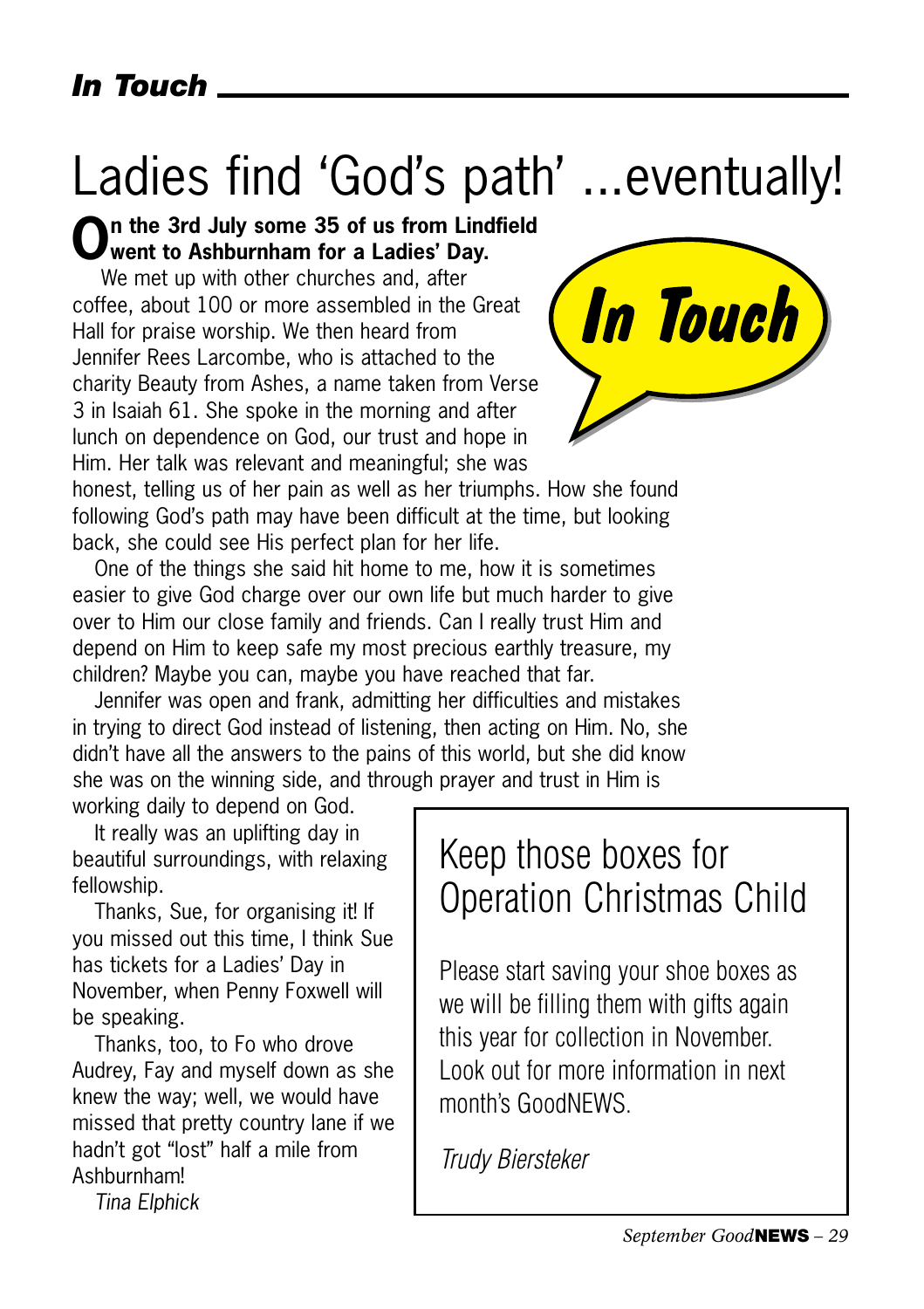#### *The back pages*

**These sentences actually appeared in church bulletins or were announced in church services:**

Announcements in a church bulletin for a national PRAYER & FASTING Conference: "The cost for attending the Fasting and Prayer conference includes meals."

The sermon this morning: "Jesus Walks on the Water." The sermon tonight: "Searching for Jesus."

Our youth basketball team is back in action Wednesday at 8pm in the recreation hall. Come out and watch us kill Christ the King.

"Ladies, don't forget the rummage sale. It's a chance to get rid of those things not worth keeping around the house. Don't forget your husbands."

The peacemaking meeting scheduled for today has been cancelled due to a conflict.

Remember in prayer the many who are sick of our community.

Smile at someone who is hard to love. Say "hell" to someone who doesn't care much about you.

Next Thursday there will be tryouts for the choir. They need all the help they can get.

*30 – September Good***NEWS**

## **Shorts**

I dreamed death came the other night, and Heaven's gate swung wide.

With kindly grace an angel ushered me inside.

And there, to my astonishment, stood folks I'd known on Earth: some I'd judged and labelled – unfit, of little worth!

Indignant words rose to my lips, but never were let free, for every face showed stunned surprise.

No one expected me!

"The Church is not a power base, a campaign, a 'ministry for the promotion of virtue and suppression of vice'. It is a community of the weak, the failures, those who long for themselves and their world to be better and weep that they and it are not."

*Veronica Zandel, writer and journalist*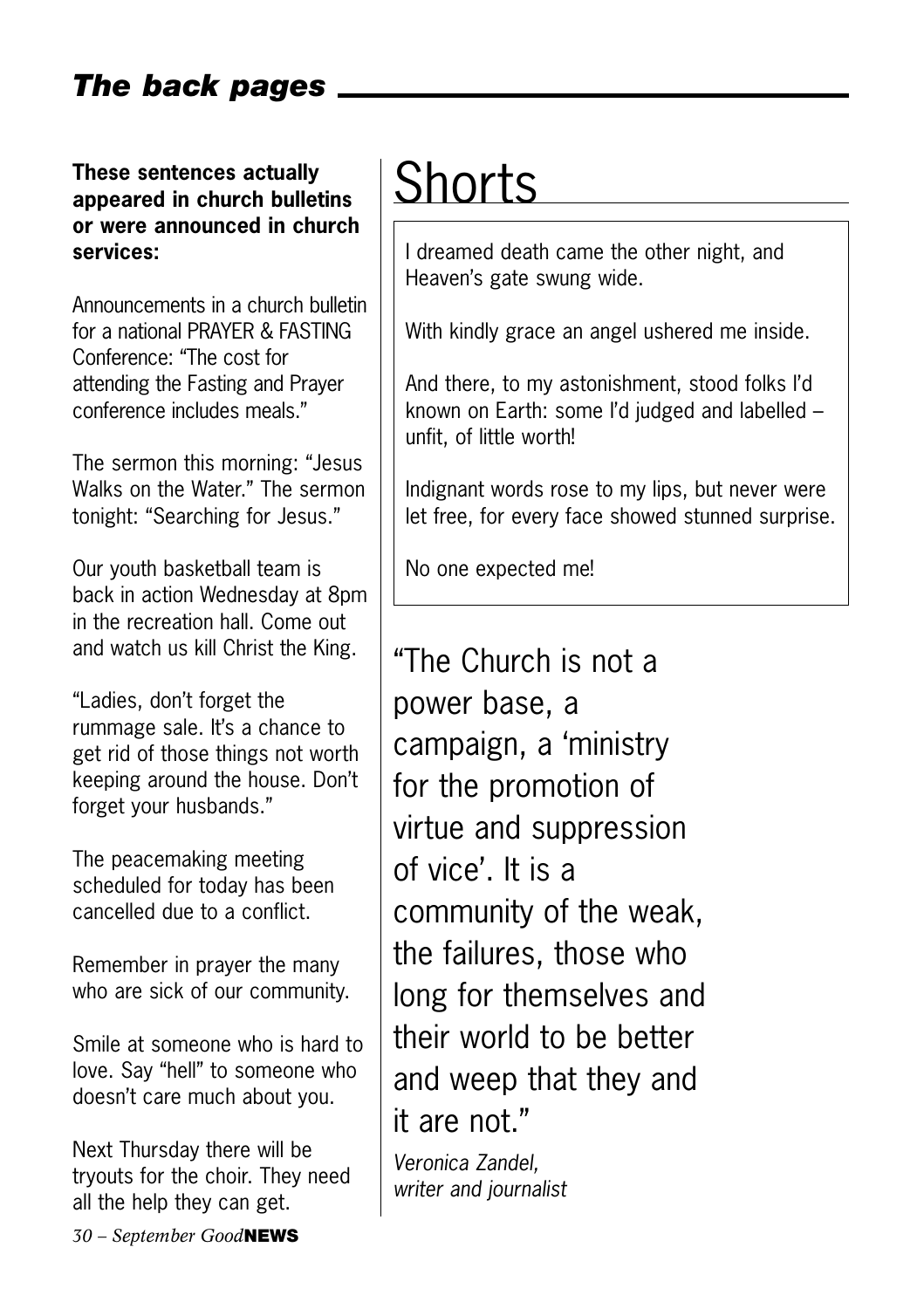### Groups of bones

The membership of any organisation is made up of four sets of bones. There are the **wishbones**, who spend all their time wishing someone else would do the work; the **jawbones**, who do all the talking but very little else. Another group is the **knucklebones** – they knock everything that anybody tries to do. But the most valuable are the **backbones**, who get under the load and actually do the work.

#### **To which set do you belong?**

*Found in a church magazine, contributed by Winifred Scopes*



**SIUL ISONS SUOILSON** AUOMI OUI | & Betty Billins month was: Herbert Fisher. Why don't you take the challenge? Email the editor your answers, or do it on the church

# WANTED:

CREATIVE THINKER!

areen

GoodNEWS kids section, Green Jelly, needs a willing volunteer(s) who can put together a lively and inviting four pages of content every month. Computer skills helpful but not essential.

Imagination a key ingredient. Speak to David Tingley for more info. Initially job would be for trial two issues ASAP. Reward: in heaven!!

### **Flower Rota**

#### **Arranging Distributing**

| Sept. | 14<br>21<br>28 | Joan Durrant<br>Mies Brock<br>Lyn Tucker<br><b>Harvest Festival</b> | Iris Bingham<br>Fiona Tingley<br>Heather Swann<br>Vera Dorton |
|-------|----------------|---------------------------------------------------------------------|---------------------------------------------------------------|
| Oct.  | 5.             | Heather Swann                                                       | Sue Tester                                                    |
|       | 12             | Jessie Green                                                        | Dorothy Foster                                                |
|       | 19             | Mildred Taylor                                                      | <b>Betty Peter</b>                                            |
|       | 26             | Jean Baxter                                                         | Jacqueline Wood                                               |

#### **HARVEST FESTIVAL NOTICE:**

The church will be decorated for Harvest early on Saturday morning 27th September. Please can you let us know if you can supply greenery for decoration or flowers, fruit or vegetables from your garden or allotments. Donations would also be welcome to purchase flowers, fruit or vegetables if necessary.

*Gladys Porter, Margaret Goodare*